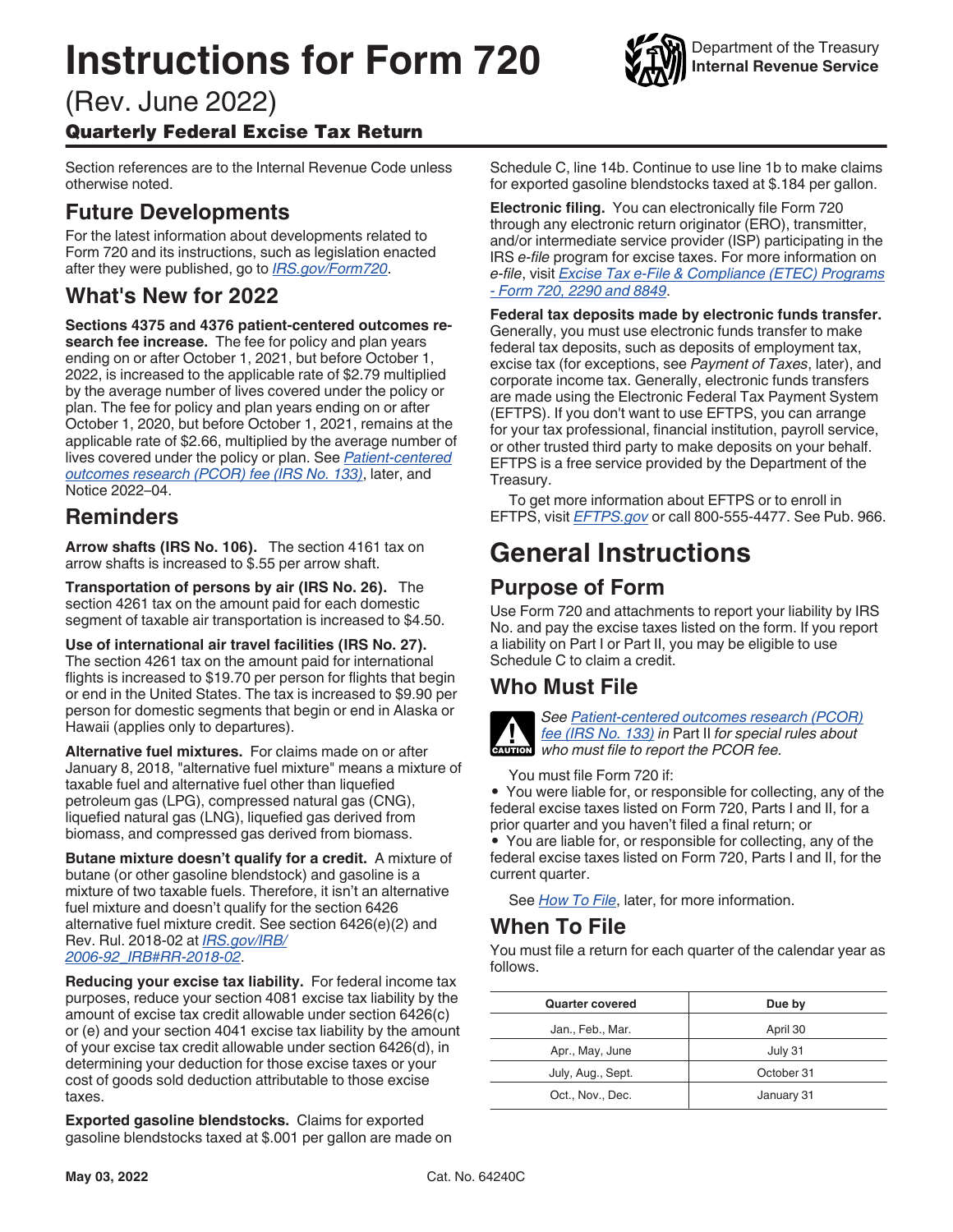<span id="page-1-0"></span>If any due date for filing a return falls on a Saturday, Sunday, or legal holiday, you may file the return on the next business day.

Send your return to the IRS using the U.S. Postal Service or a designated private delivery service to meet the "timely mailing as timely filing/paying" rule. See Private Delivery Services (PDSs), later.

**Floor stocks tax.** Report the floor stocks tax on ozone-depleting chemicals (ODCs), IRS No. 20, on the return due by July 31 of each year. The tax payment is due by June 30. See *[Floor Stocks Tax](#page-9-0)*, later.

### **Where To File**

Send Form 720 to:

Department of the Treasury Internal Revenue Service Ogden, UT 84201-0009

### **How To File**

If you aren't reporting a tax that you normally report, enter a zero on the appropriate line on Form 720, Part I or II. Also, if you have no tax to report, write "None" on Form 720, Part III, line 3; sign and date the return. If you file the second quarter Form 720 only to report the PCOR fee, no filing is required in other quarters unless you have to report other fees or taxes.

If you have adjustments to liabilities reported for prior quarters, see Form 720-X, Amended Quarterly Federal Excise Tax Return. Don't enter adjustments on Form 720.

If you attach additional sheets, write your name and EIN on each sheet.

### **Final Return**

File a final return if you have been filing Form 720 and you:

1. Go out of business, or

2. Won't owe excise taxes that are reportable on Form 720 in future quarters.



*If you are only filing to report zero tax and you won't owe excise tax in future quarters, check the Final return box above Part I of Form 720.*

# **Recordkeeping**

Keep copies of your tax return, records, and accounts of all transactions to show that the correct tax has been paid. Keep records to support all claims and all exemptions at least 4 years from the latest of the date:

- The tax became due,
- You paid the tax, or
- You filed a claim.

### **Penalties and Interest**

If you receive a notice about a penalty after you file this return, reply to the notice with an explanation and we will determine if you meet reasonable-cause criteria. Don't include an explanation when you file your return.

**Trust fund recovery penalty.** If communications, air transportation, and indoor tanning services taxes are collected but not paid to the United States Treasury or are willfully not collected, the trust fund recovery penalty may apply. The penalty is the full amount of the unpaid tax.

The trust fund recovery penalty may be imposed on all persons who are determined by the IRS to be responsible for collecting, accounting for, and paying over these taxes, and who acted willfully in not doing so.

A responsible person can be an officer or employee of a corporation, a partner or employee of a partnership, an employee of a sole proprietorship, an accountant, or a volunteer director/trustee. A responsible person may also include one who signs checks for the business or otherwise has authority to cause the spending of business funds.

Willfully means voluntarily, consciously, and intentionally. A responsible person acts willfully if he or she knows the required actions aren't taking place.

### **Additional Information**

You may find the following products helpful when preparing Form 720 and any attachments.

• Pub. 510, Excise Taxes, contains definitions and examples that will help you prepare Form 720. Pub. 510 also contains information on fuel tax credits and refunds.

• Pub. 509, Tax Calendars, has deposit and payment due dates for federal excise taxes listed in this publication.

• Notice 2005-4 (fuel tax guidance), 2005-2 I.R.B. 289, at *[IRS.gov/IRB/2005-02\\_IRB#NOT-2005-4](https://www.irs.gov/irb/2005-02_IRB#NOT-2005-4)*.

• Notice 2005-24 (sales of gasoline on oil company credit cards), 2005-12 I.R.B. 757, at

*[IRS.gov/IRB/2005-12\\_IRB#NOT-2005-24](https://www.irs.gov/irb/2005-12_IRB#NOT-2005-24)*.

• Notice 2005-62 (biodiesel and aviation-grade kerosene), 2005-35 I.R.B. 443, at

*[IRS.gov/IRB/2005-35\\_IRB#NOT-2005-62](https://www.irs.gov/irb/2005-35_IRB#NOT-2005-62)*.

• Notice 2005-80 (LUST, kerosene, claims by credit card issuers, and mechanical dye injection), 2005-46 I.R.B. 953, at *[IRS.gov/IRB/2005-46\\_IRB#NOT-2005-80](https://www.irs.gov/irb/2005-46_IRB#NOT-2005-80)*.

• Notice 2006-92 (alternative fuels and mixtures), 2006-43 I.R.B. 774, at

*[IRS.gov/IRB/2006-43\\_IRB#NOT-2006-92](https://www.irs.gov/irb/2006-43_IRB#NOT-2006-92)*.

• Notice 2007-97 (alternative fuel and alternative fuel mixtures), 2007-49 I.R.B. 1092, at

*[IRS.gov/IRB/2007-49\\_IRB#NOT-2007-97](https://www.irs.gov/irb/2007-49_IRB#NOT-2007-97)*.

• Notice 2008-110 (biodiesel and cellulosic biofuel), 2008-51 I.R.B. 1298, at

*[IRS.gov/IRB/2008-51\\_IRB#NOT-2008-110](https://www.irs.gov/irb/2008-51_IRB#NOT-2008-110)*.

- Notice 2010-68 (Alaska dyed diesel exemption), 2010-44 I.R.B. 576, at *[IRS.gov/IRB/2010-44\\_IRB#NOT-2010-68](https://www.irs.gov/irb/2010-44_IRB#NOT-2010-68)*.
- Notice 2012-27 (fractional aircraft), 2012-17 I.R.B. 849, at
- *[IRS.gov/IRB/2012-17\\_IRB#NOT-2012-27](https://www.irs.gov/irb/2012-17_IRB#NOT-2012-27)*.
- Treasury Decision (T.D.) 9670 (tanning tax), 2014-29
- I.R.B. 121, at *[IRS.gov/IRB/2014-29\\_IRB#TD-9670](https://www.irs.gov/irb/2014-29_IRB#TD-9670)*. • T.D. 9621 (indoor tanning), 2013-28 I.R.B. 49, at *[IRS.gov/IRB/2013-28\\_IRB#TD-9621](https://www.irs.gov/irb/2013-28_IRB#TD-9621)*.
- Rev. Rul. 2016-03 (foreign reinsurance), 2016-3 I.R.B. 282, at *[IRS.gov/IRB/2016-03\\_IRB#RR-2016-03](https://www.irs.gov/irb/2016-03_IRB#RR-2016-03)*.

• Rev. Rul. 2018-02 (butane mixture) at *[IRS.gov/IRB/](https://www.irs.gov/pub/irs-drop/rr-18-02.pdf) [2006-92\\_IRB#RR-2018-02](https://www.irs.gov/pub/irs-drop/rr-18-02.pdf)*.

• Rev. Proc. 2021-45 (inflation adjustments) at *[IRS.gov/IRB/](https://www.irs.gov/pub/irs-drop/rp-21-45.pdf) [2021-45\\_IRB#REV-PROC-2021-45](https://www.irs.gov/pub/irs-drop/rp-21-45.pdf)*.

• Notice 2022-04 (patient-centered outcomes research (PCOR) fee), 2022-1 I.R.B. 161, at *[IRS.gov/NOT-2022–04](https://www.irs.gov/pub/irs-drop/n-22-04.pdf)*.

• T.D. 9948 (exemption for amounts paid for certain aircraft management services) at *[IRS.gov/IRB/](https://www.irs.gov/irb/2021-06_IRB#TD-9948) [2021-06\\_IRB#TD-9948](https://www.irs.gov/irb/2021-06_IRB#TD-9948)*.

# **Private Delivery Services (PDSs)**

You can use PDSs designated by the IRS to meet the "timely mailing as timely filing/paying" rule for tax returns and payments. Go to *[IRS.gov/PDS](https://www.irs.gov/pds)* for the current list of designated services. The PDS can tell you how to get written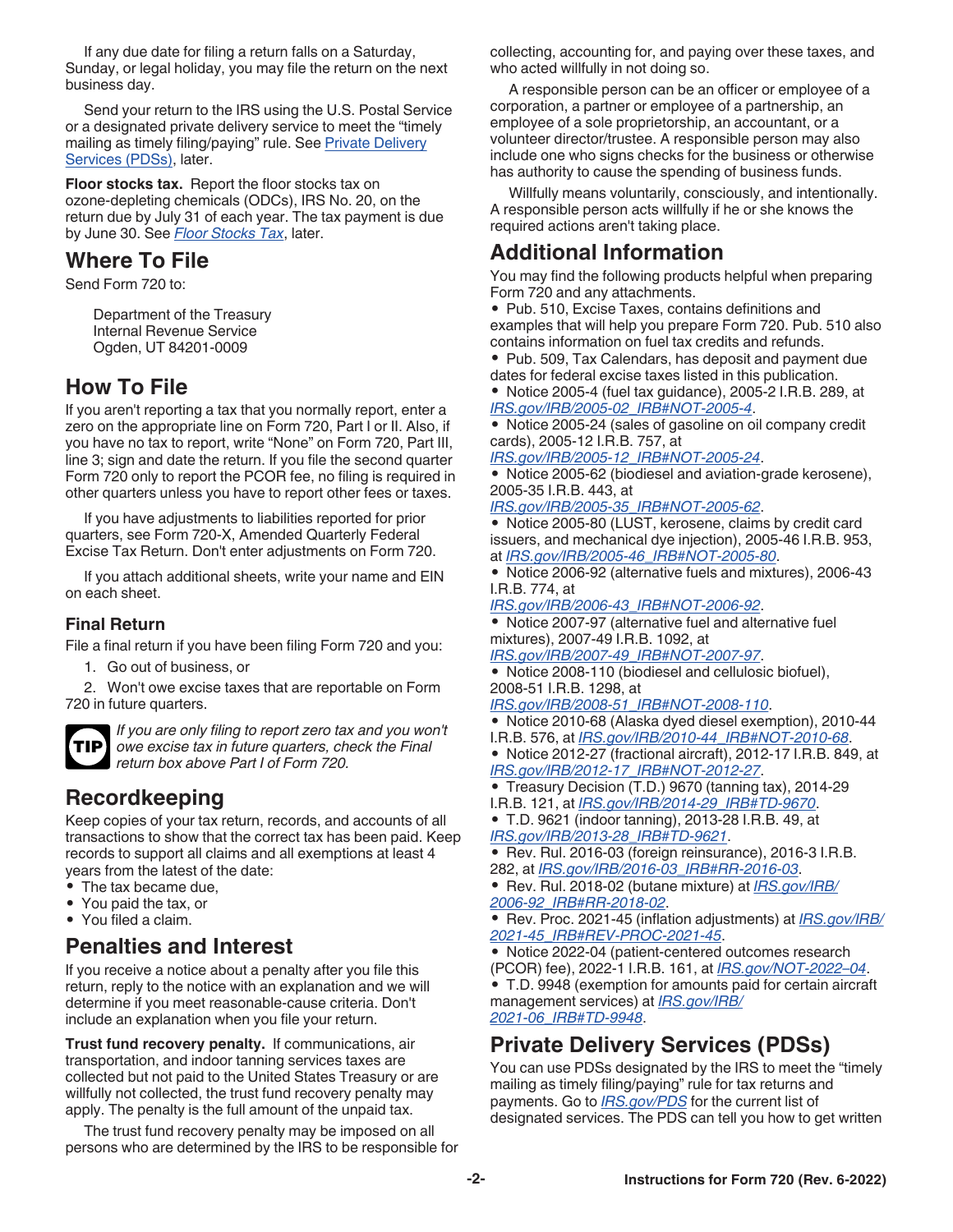<span id="page-2-0"></span>proof of the mail date. For the IRS mailing address to use if you are using a PDS, go to *[IRS.gov/PDSStreetAddresses](https://www.irs.gov/pdsstreetaddresses)*.



*PDSs can't deliver items to P.O. boxes. You must use the U.S. Postal Service to mail any item to an*  **IRS P.O.** box address.

# **Photographs of Missing Children**

The IRS is a proud partner with the *[National Center for](https://www.missingkids.org) [Missing & Exploited Children® \(NCMEC\)](https://www.missingkids.org)*. Photographs of missing children selected by the Center may appear in instructions on pages that would otherwise be blank. You can help bring these children home by looking at the photographs and calling 800-THE-LOST (800-843-5678) if you recognize a child.

# **Specific Instructions**

### **Name and Address**

Type your name, address, and the quarter ending date (month and year). If your address changes, check the address change box above Form 720, Part I.

**P.O. box.** If the post office doesn't deliver mail to the street address and you have a P.O. box, show the box number instead of the street address.

**Foreign address.** Follow the country's practice for entering the postal code. Don't abbreviate the country name.

# **Employer Identification Number (EIN)**

Enter the correct EIN. If you are a one-time filer, you may not need an EIN. See *[Gas guzzler tax \(IRS No. 40\)](#page-7-0)*, later. If you don't have an EIN, you may apply for one online by visiting *[IRS.gov/EIN](https://www.irs.gov/ein)*. You may also apply for an EIN by faxing or mailing Form SS-4, Application for Employer Identification Number, to the IRS.

**Disregarded entities and qualified subchapter S subsidiaries.** Qualified subchapter S subsidiaries (QSubs) and eligible single-owner disregarded entities are treated as separate entities for excise tax and reporting purposes. QSubs and eligible single-owner disregarded entities must pay and report excise taxes (other than IRS Nos. 31, 51, and 117), register for most excise tax activities, and claim any refunds, credits, and payments under the EIN. These actions can't take place under the owner's taxpayer identification number (TIN). Some QSubs and disregarded entities may already have an EIN. However, if you are unsure, please call the IRS Business and Specialty Tax Line at 800-829-4933.

Generally, QSubs and eligible single-owner disregarded entities will continue to be treated as disregarded entities for other federal tax purposes (other than employment taxes). Thus, taxpayers filing Form 4136, with Form 1040, U.S. Individual Income Tax Return, or 1040-SR, U.S Tax Return for Seniors, can use the owner's TIN. For more information, see Regulations section 301.7701-2(c)(2).

### **Signature**

Form 720 must be signed by a person authorized by the entity to sign this return.

# **Third Party Designee**

If you want to allow an employee of your business, a return preparer, or other third party to discuss your Form 720 with the IRS, check the "Yes" box on Form 720 under *Third Party Designee*. Also, enter the designee's name, phone number,

and any five digits that person chooses as his or her personal identification number (PIN).

By checking the "Yes" box, you are authorizing the IRS to speak with the designee to answer any questions relating to the processing of, or the information reported on, Form 720. You are also authorizing the designee to:

• Exchange information concerning Form 720 with the IRS, and

• Respond to certain IRS notices that you have shared with your designee relating to Form 720. The IRS won't send notices to your designee.

You aren't authorizing the designee to receive any refund check, bind you to anything (including additional tax liability), or otherwise represent you before the IRS. If you want to expand the designee's authority, see Pub. 947, Practice Before the IRS and Power of Attorney.

The authorization will automatically expire 1 year from the due date (without regard to extensions) for filing your Form 720. If you or your designee wants to revoke this authorization, send a written statement of revocation to:

Department of the Treasury Internal Revenue Service Cincinnati, OH 45999

See Pub. 947 for more information.

# **Paid Preparer Use Only**

A paid preparer must sign Form 720 and provide the information in the *Paid Preparer Use Only* section at the end of the form if the preparer was paid to prepare the form and isn't an employee of the filing entity. The preparer must give you a copy of the form in addition to the copy to be filed with the IRS. If you are a paid preparer, enter your Preparer Tax Identification Number (PTIN) in the space provided. Include your complete address. If you work for a firm, you must also enter the firm's name and the EIN of the firm. However, you can't use the EIN of the tax preparation firm in place of your PTIN. You can apply for a PTIN online or by filing Form W-12, IRS Paid Preparer Tax Identification Number (PTIN) Application and Renewal. For more information about applying for a PTIN online, visit the IRS website at *[IRS.gov/](https://www.irs.gov/ptin) [PTIN](https://www.irs.gov/ptin)*.

# **Part I**

### **Environmental Taxes**

Use Form 6627, Environmental Taxes, to figure the environmental taxes on:

- Oil spill liability, IRS Nos. 18 and 21;
- Ozone-depleting chemicals (ODCs), IRS No. 98;
- Imported products that used ODCs as materials in the

manufacture or production of the product, IRS No. 19; and • The floor stocks tax on ODCs, IRS No. 20 (reported on Form 720, Part II).

Attach Form 6627 to Form 720. The tax rates for these taxes are shown on Form 6627.

### **Communications Taxes**

### **Communications Services (IRS No. 22)**

The tax is 3% of amounts paid for local telephone service and teletypewriter exchange service.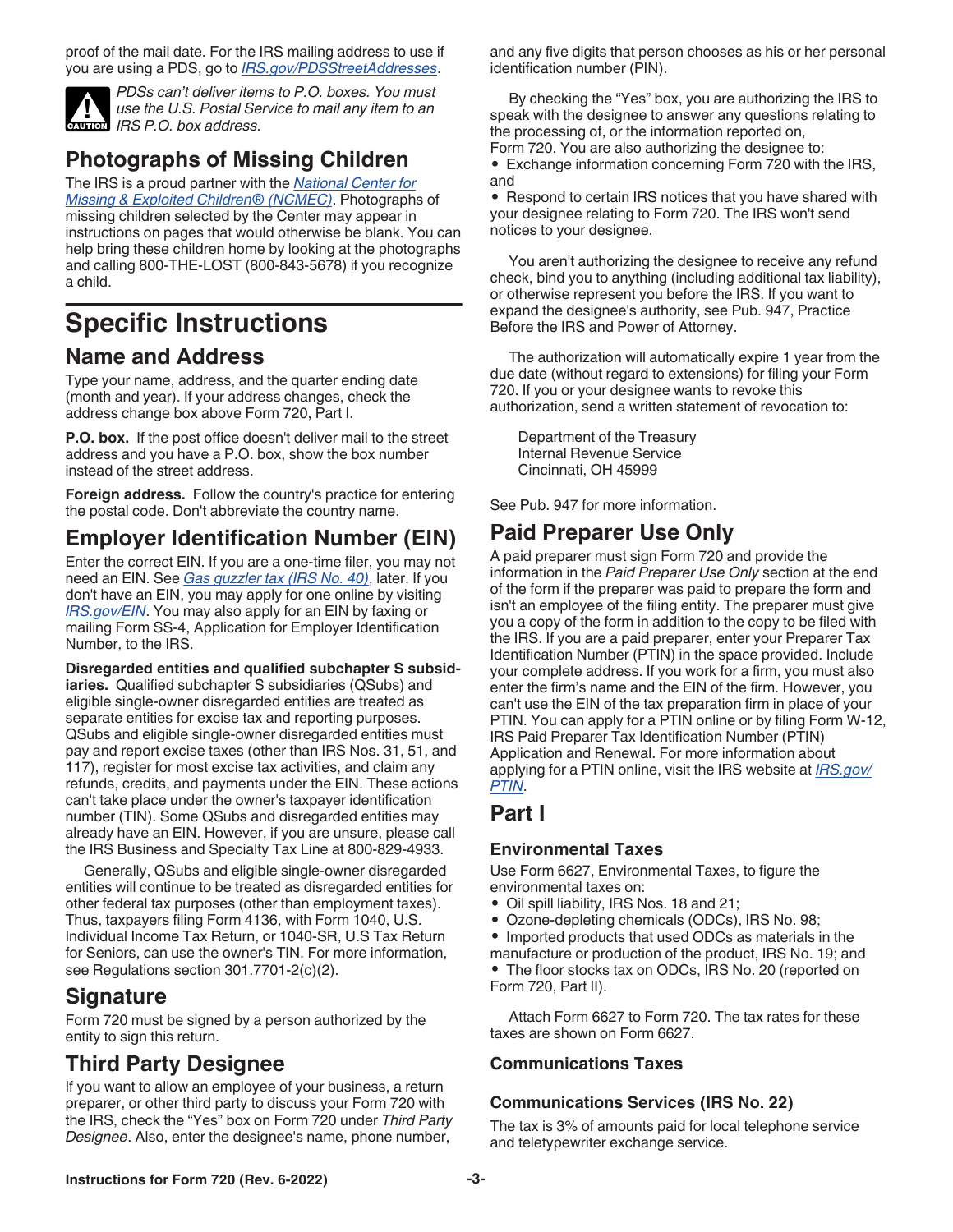### <span id="page-3-0"></span>**Who Must File**

The person receiving the payment for communications services must collect and submit the tax and file the return. Enter the amount of tax collected or considered collected for the quarter.

### **Credits or Refunds**

If tax is collected and paid over for nontaxable services from the communications tax, the collector may request a credit or refund as described below.

**Collectors.** The collector may request a credit or refund only if it has repaid the tax to the person from whom the tax was collected, or obtained the consent of that person to the allowance of the credit or refund. These requirements also apply to nontaxable service refunds.

*Collectors using the regular method for deposits.*  Collectors using the regular method for deposits must use Form 720-X to request a credit or refund.

*Collectors using the alternative method for deposits.*  Collectors using the alternative method for deposits must adjust their separate accounts for the credit or refund. For more information, see *[Alternative method \(IRS Nos. 22, 26,](#page-10-0)  [27, and 28\)](#page-10-0)*, later.

### **Air Transportation Taxes**

### **Transportation of Persons by Air (IRS No. 26)**

The taxes on transportation of persons by air are the percentage tax and the domestic segment tax. Add the percentage tax and the domestic segment tax to get the total tax on transportation of persons by air.

**Note.** The percentage and domestic segment taxes don't apply on a flight if the surtax on fuel used in a fractional ownership program aircraft is imposed. For more information, see *[Surtax on any liquid used in a fractional ownership](#page-4-0) [program aircraft as fuel \(IRS No. 13\)](#page-4-0)*, later.

### **Who Must File**

The person receiving the payment for air transportation services must do all of the following.

- Collect the tax.
- Submit the tax.

• File Form 720 to report the amount of the tax collected, or considered collected, for the quarter.

**Exemption for amounts paid for aircraft management services.** Effective December 23, 2017, certain payments related to the management of private aircraft are exempt from the excise taxes imposed on taxable transportation by air. See Pub. 510.

**Percentage tax.** The percentage tax is 7.5% of amounts paid for taxable transportation of persons by air.

**Domestic segment tax.** For calendar year 2022, the tax on the amount paid for each domestic segment of taxable transportation is \$4.50.

*Example.* In January 2022, Frank Jones pays \$267.00 to a commercial airline for a flight in January from Washington to Chicago with a stopover in Cleveland. The flight has two segments. The price includes the \$240 fare and \$27.00 excise tax  $[(\$240 \times 7.5\%) + (2 \times \$4.50)]$  for which Frank is liable. The airline collects the tax from Frank and submits it to the government.

*Charter flights.* If an aircraft is chartered, and the flight isn't one where the tax on fuel used in a fractional ownership program aircraft is imposed, the domestic segment tax for each segment of taxable transportation is figured by multiplying the tax by the number of passengers transported on the aircraft.

*Example.* In March 2022, Tim Clark pays \$1,138.00 to an air charter service to carry seven employees from Washington to Detroit with a stopover in Pittsburgh. The flight has two segments. The price includes the \$1,000 charter payment and \$138.00 excise tax  $[($1,000 \times 7.5\%) + (2 \times$  $$4.50 \times 7$  passengers)] for which Tim is liable. The charter service collects the tax from Tim and submits it to the government.

*Rural airports.* If a segment is to or from a rural airport, the domestic segment tax doesn't apply.

### **Transportation of Property by Air (IRS No. 28)**

The tax is 6.25% of amounts paid for transportation of property by air. The tax doesn't apply if the surtax on fuel used in a fractional ownership program aircraft is imposed. See *[Surtax on any liquid used in a fractional ownership](#page-4-0)  [program aircraft as fuel \(IRS No. 13\)](#page-4-0)*, later.

### **Use of International Air Travel Facilities (IRS No. 27)**

For calendar year 2022, the section 4261 excise tax on any amount paid for international air transportation, if the transportation begins or ends in the United States, is generally \$19.70. However, a lower rate of tax applies to a domestic segment beginning or ending in Alaska or Hawaii, and the tax applies only to departures. For calendar year 2022, the rate of tax is \$9.90.

### **Communications and Air Transportation Taxes—Uncollected Tax Report**

A separate report is required to be filed by collecting agents of communications services (local and teletypewriter service) and air transportation taxes if the person from whom the facilities or services tax (the tax) is required to be collected (the taxpayer) refuses to pay the tax, or it's impossible for the collecting agent to collect the tax. The report must contain the name and address of the taxpayer, the type of facility provided or service rendered, the amount paid for the facility or service (the amount on which the tax is based), and the date paid.

**Regular method taxpayers.** For regular method taxpayers, the report must be filed by the due date of the Form 720 on which the tax would have been reported.

**Alternative method taxpayers.** For alternative method taxpayers, the report must be filed by the due date of the Form 720 that includes an adjustment to the separate account for the uncollected tax. See *[Alternative method \(IRS](#page-10-0) [Nos. 22, 26, 27, and 28\)](#page-10-0)*, later.

**Where to file your uncollected tax report. Don't file the uncollected tax report with Form 720.** Instead, mail the report to:

Department of the Treasury Internal Revenue Service Cincinnati, OH 45999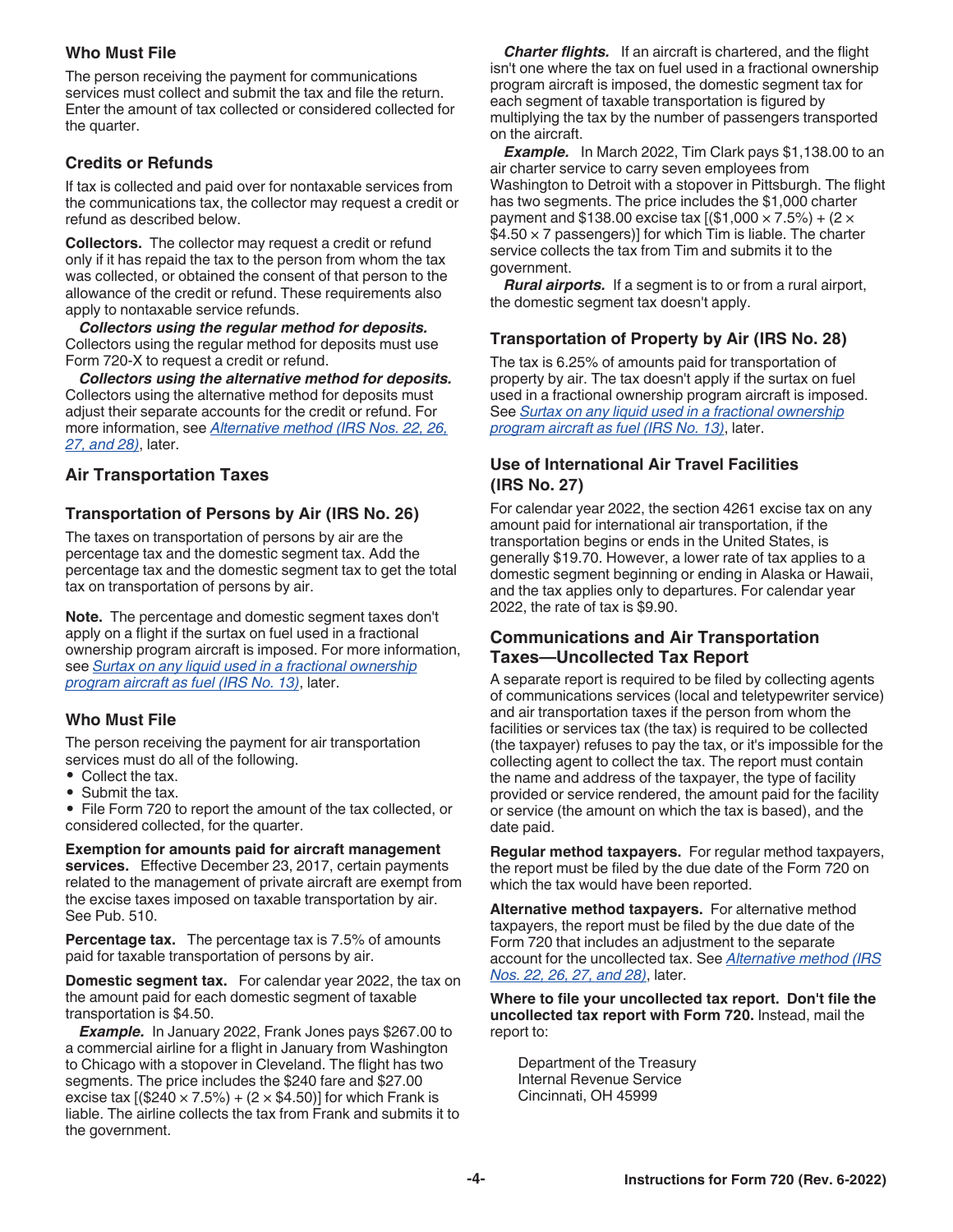### <span id="page-4-0"></span>**Fuel Taxes**

**First taxpayer's report.** If you are reporting gallons of taxable fuel that may again be subject to tax, you may need to file a first taxpayer's report. The report must contain all the information as shown in the *Model Certificate B* in the Appendix of Pub. 510.

The person who paid the first tax must do all of the following.

• Give a copy of the first taxpayer's report to the buyer.

• File the first taxpayer's report with Form 720 for the quarter for which the report relates.

• Write "EXCISE—FIRST TAXPAYER'S REPORT" across the top of a separate copy of the report, and by the due date of Form 720, send the copy to:

Department of the Treasury Internal Revenue Service Cincinnati, OH 45999-0555

**Diesel (IRS No. 60).** If you are liable for the diesel fuel tax on removal at the terminal rack, report these gallons on line 60(a). If you are liable for the diesel fuel tax on events other than removal at the terminal rack, report these gallons on line 60(b). If you are liable for the diesel fuel tax because you have produced diesel by blending biodiesel with taxed diesel outside of the bulk transfer/terminal system, report these gallons of biodiesel on line 60(c). If you report gallons on line 60(c), don't report those gallons on line 60(b).

Multiply the total number of gallons subject to tax on lines (a), (b), and (c) by \$.244 and make one entry in the tax column.

See *[Schedule T. Two-Party Exchange Information](#page-11-0)  [Reporting](#page-11-0),* later, if applicable.

**Diesel-water emulsion (IRS No. 104).** If you are liable for the reduced rate (see below) of tax on a diesel-water emulsion removal at the terminal rack or other taxable event, report these gallons on the line for IRS No. 104.

*Requirements.* All of the following requirements must be met to be eligible for the reduced rate: (a) the diesel-water emulsion must contain at least 14% water; (b) the emulsion additive must be registered by a U.S. manufacturer with the Environmental Protection Agency (EPA) under the Clean Air Act, section 211 (as in effect on March 31, 2003); and (c) the taxpayer must be registered by the IRS. If these requirements aren't met, you must report the sale, removal, or use of a diesel-water emulsion as diesel.

**IRS Nos. 105, 107, and 119.** Tax is imposed at \$.001 per gallon on removals, entries, and sales of gasoline, diesel, and kerosene described as exempt transactions. Multiply the total number of gallons subject to tax for each fuel by \$.001 and enter the amount in the tax column for the following IRS Nos.

- IRS No. 105, dyed diesel, LUST tax.
- IRS No. 107, dyed kerosene, LUST tax.

• IRS No. 119, LUST tax, other exempt removals; report gasoline blendstocks, kerosene used for a feedstock purpose, and diesel or kerosene sold or used in Alaska.

**Kerosene (IRS No. 35).** If you are liable for the kerosene tax on removal at the terminal rack, report these gallons on line 35(a). If you are liable for the kerosene tax on events other than removal at the terminal rack, report these gallons of kerosene on line 35(b).

Multiply the total number of gallons subject to tax on lines (a) and (b) by \$.244 and make one entry in the tax column.

#### See *[Schedule T. Two-Party Exchange Information](#page-11-0)  [Reporting](#page-11-0),* later, if applicable.

**Kerosene for use in aviation (IRS Nos. 69, 77, and 111).** Generally, kerosene is taxed at \$.244 per gallon unless a reduced rate applies.

• If you're liable for kerosene tax on removal directly from a terminal into the fuel tank of an aircraft for use in aviation, the tax rate is \$.219 per gallon. This rate applies to kerosene used in noncommercial aviation. This rate can also apply to kerosene used in commercial aviation or for nontaxable aviation uses if the requirements for a further reduced rate aren't met. Report these gallons on the line for IRS No. 69. • If you're liable for kerosene tax on removal directly from a terminal into the fuel tank of an aircraft for use in commercial aviation (other than foreign trade), the tax rate is \$.044 per gallon. Report these gallons on the line for IRS No. 77. The line for IRS No. 77 is only applicable to registered commercial aviation operators (Form 637 "Y" Registrant).

• If you're liable for kerosene tax on removal directly from a terminal into the fuel tank of an aircraft for nontaxable uses, the tax rate is \$.001. Report these gallons on the line for IRS No. 111.

See Pub. 510 for foreign trade rules.

**Note:** Fuel used in a fractional ownership program aircraft is also subject to a surtax of \$.141 per gallon. For more information, see Surtax on any liquid used in a fractional ownership program aircraft as fuel (IRC No. 13), later.

**Other fuels (IRS No. 79).** You are liable for the tax on the fuels listed below when they are delivered into the fuel supply tank of a motor vehicle or motorboat (or trains for B-100). Use the following table to determine the tax for each gallon. Fill in the number of gallons and the appropriate rate in the *Rate* column on the line for IRS No. 79. If more than one rate applies, leave the *Rate* column blank and attach a schedule showing the rates and number of gallons taxed at each rate.

| Fuel                               | <b>Tax Rate</b><br>per Gallon |
|------------------------------------|-------------------------------|
| Qualified-                         |                               |
| Ethanol produced from coal         | \$.184                        |
| Methanol produced from coal        | .184                          |
| Partially exempt-                  |                               |
| Ethanol produced from natural gas  | .114                          |
| Methanol produced from natural gas | .0925                         |
|                                    | .244                          |
| Liquefied gas derived from biomass | .184                          |
|                                    | .184                          |

**Gasoline (IRS No. 62).** If you are liable for the gasoline tax on removal at the terminal rack, report these gallons on line 62(a). If you are liable for the gasoline tax on events other than removal at the terminal rack, report these gallons on line 62(b). If you are liable for the gasoline tax because you have blended alcohol with taxed gasoline outside of the bulk transfer/terminal system, report these gallons of alcohol on line 62(b).

Multiply the total number of gallons subject to tax on lines (a) and (b) by \$.184. Combine the tax for lines (a) and (b) and make one entry in the tax column.

See *[Schedule T. Two-Party Exchange Information](#page-11-0)  [Reporting](#page-11-0),* later, if applicable.

**Surtax on any liquid used in a fractional ownership program aircraft as fuel (IRS No. 13).** Fuel used in a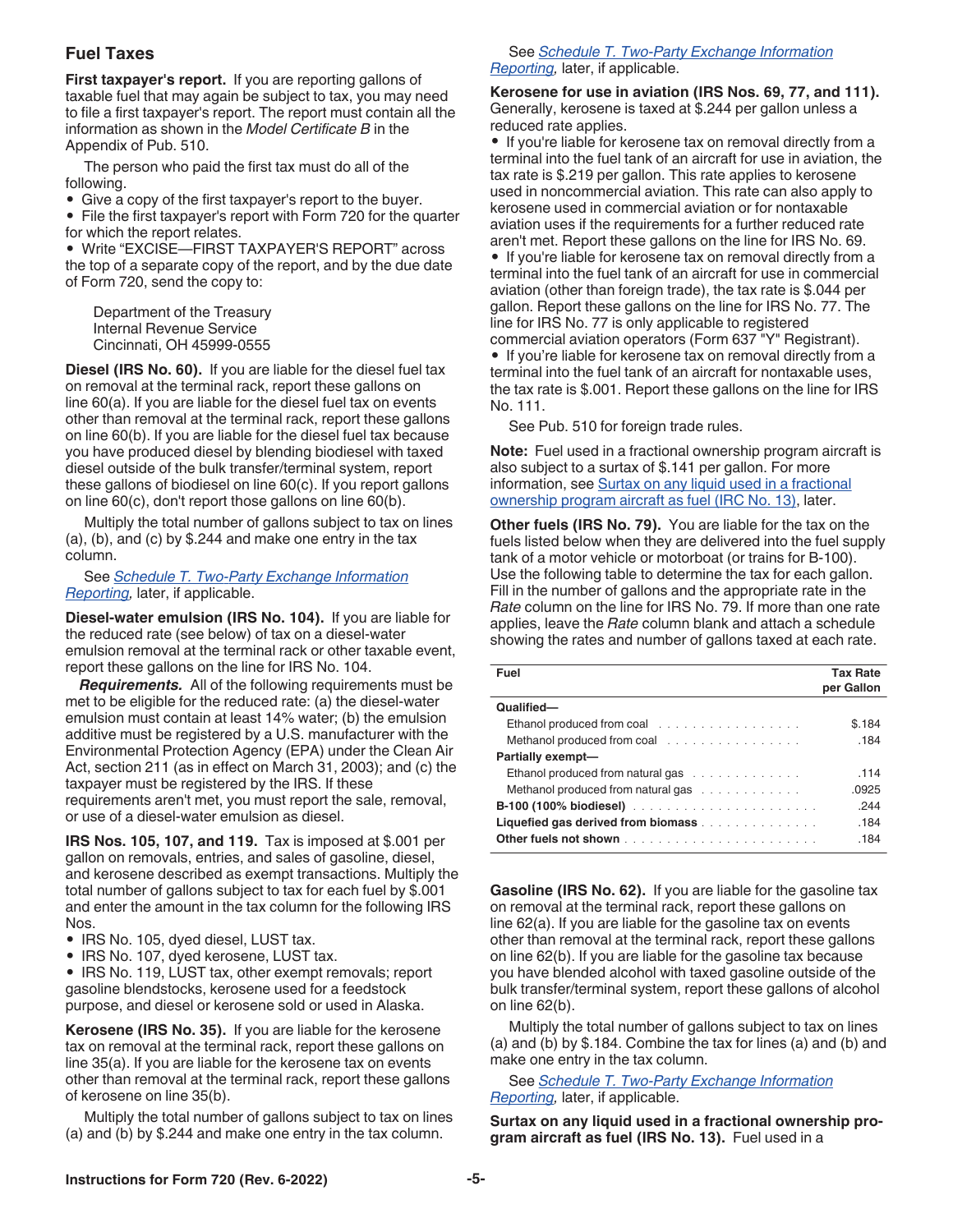<span id="page-5-0"></span>fractional ownership program aircraft, as defined below, after March 31, 2012, is subject to a surtax of \$.141 per gallon. The fractional ownership program manager is liable for the surtax. If you are liable, report these gallons on the line for IRS No. 13.

The surtax applies in addition to any other taxes imposed on the removal, entry, use, or sale of the fuel. If the surtax is imposed, the flight isn't considered commercial aviation. Instead, the tax on the fuel used in the flight is imposed at the noncommercial aviation rate of \$.219 per gallon (IRS No. 69).

If the surtax is imposed, the following taxes don't apply.

- Transportation of persons by air (IRS No. 26).
- Transportation of property by air (IRS No. 28).
- Use of international air travel facilities (IRS No. 27).

**Fractional ownership aircraft program** is a program under which:

• A single fractional ownership program manager provides fractional ownership program management services on behalf of the fractional owners;

• There are one or more fractional owners per fractional program aircraft, with at least one fractional program aircraft having more than one owner;

• For at least two fractional program aircraft, none of the ownership interests in the aircraft are less than the minimum fractional ownership interest or held by the program manager;

• There exists a dry-lease aircraft exchange arrangement among all of the fractional owners; and

• There are multi-year program agreements covering the fractional ownership, fractional ownership program management services, and dry-lease aircraft exchange aspects of the program.

**Fractional program aircraft.** Any aircraft that, in any fractional ownership aircraft program, is listed as a fractional program aircraft in the management specifications issued to the manager of such program by the Federal Aviation Administration under subpart K of part 91, title 14, Code of Federal Regulations, and is registered in the United States.

Fractional program aircraft aren't considered used for transportation of a qualified fractional owner, or on account of such qualified fractional owner, when they are used for flight demonstration, maintenance, or crew training. In such situations, the flight isn't commercial aviation. Instead, the tax on the fuel used in the flight is imposed at the noncommercial aviation rate.

**Fractional owner.** Any person owning any interest (including the entire interest) in a fractional program aircraft.

**Dry-lease aircraft exchange.** An agreement, documented by the written program agreements, under which the fractional program aircraft are available, on an as-needed basis without crew, to each fractional owner.

**Special rule relating to deadhead service.** A fractional program aircraft won't be considered to be used on account of a qualified fractional owner when it's used in deadhead service and a person other than a qualified fractional owner is separately charged for such service.

**More information.** See section 4043 for more information on the surtax.

**Aviation gasoline (IRS No. 14).** Aviation gasoline is taxed at the rate shown on Form 720.

Also, a surtax of \$.141 per gallon applies on fuel used in an aircraft that is part of a fractional ownership program.

For further information on fractional ownership program aircraft, see *[Surtax on any liquid used in a fractional](#page-4-0) [ownership program aircraft as fuel \(IRS No. 13\)](#page-4-0)*, earlier.

**Alternative fuel (IRS Nos. 112, 118, and 120–124).** Alternative fuel is any liquid other than gas oil, fuel oil, or any product taxable under section 4081. You are liable for tax on alternative fuel delivered into the fuel supply tank of a motor vehicle or motorboat, or on certain bulk sales. Report the tax on the line for the IRS No. listed in the following table.

| <b>Alternative Fuel</b>                                           | IRS No. |
|-------------------------------------------------------------------|---------|
| Liquefied petroleum gas (LPG)                                     | 112     |
| "P Series" fuels                                                  | 118     |
| Compressed natural gas (CNG)                                      | 120     |
| Liquefied hydrogen                                                | 121     |
| Fischer-Tropsch process liquid fuel from coal<br>(including peat) | 122     |
| Liquid fuel derived from biomass                                  | 123     |
| Liquefied natural gas (LNG)                                       | 124     |

For sales or uses after December 31, 2015, the following gasoline gallon equivalent (GGE) or diesel gallon equivalent (DGE) applies.

• LPG (includes propane, pentane, or mixtures of those gases), taxed at \$.183 per GGE, has a GGE of 5.75 pounds or 1.353 gallons of LPG.

• LNG, taxed at \$.243 per DGE, has a DGE of 6.06 pounds or 1.71 gallons of LNG.

• CNG, taxed at \$.183 per GGE, has a GGE of 5.66 pounds or 123.57 cubic feet of CNG.

*Example.* 10,000 gallons of LNG  $\div$  1.71 = 5,848 DGE x  $$.243 = $1,421.06$  tax.

### **Retail Tax**

### **Truck, Trailer, and Semitrailer Chassis and Bodies, and Tractors (IRS No. 33)**

The tax is 12% of the sales price on the first retail sale of each unit. The tax applies to:

• Truck chassis and bodies, except truck chassis and bodies suitable for use with a vehicle with a gross vehicle weight (GVW) of 33,000 pounds or less;

• Trailer and semitrailer chassis and bodies, except trailer and semitrailer chassis and bodies suitable for use with a vehicle with a GVW of 26,000 pounds or less; and

• Tractors of the kind chiefly used for highway transportation in combination with a trailer or semitrailer, except tractors that have a GVW of 19,500 pounds or less and a gross combined weight of 33,000 pounds or less.

Generally, gross combined weight means the weight of a tractor and the weight of its trailer(s).

The tax imposed on parts and accessories sold on or in connection with the units listed above and the tax imposed on the separate purchase of parts and accessories for the units listed above don't apply to an idling reduction device, described next, or to insulation that has an R value of at least R35 per inch.

*Idling reduction device.* Any device or system of devices that provide the tractor with services, such as heat, air conditioning, and electricity, without the use of the main drive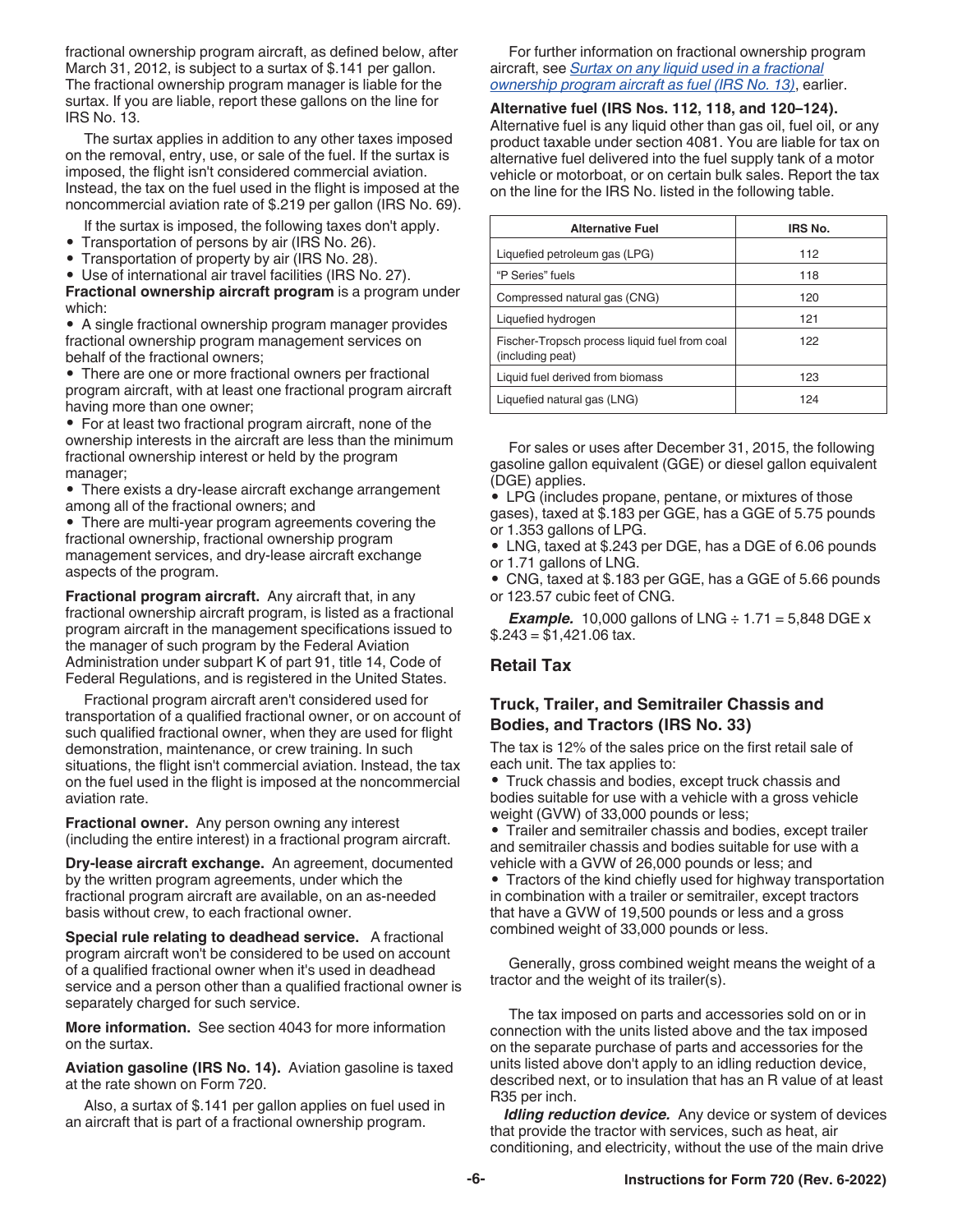<span id="page-6-0"></span>engine while the tractor is temporarily parked or stationary. The device must be affixed to the tractor and determined by the Administrator of the EPA, in consultation with the Secretary of Energy and Secretary of Transportation, to reduce idling while parked or stationary.

Figure the tax for each vehicle sold and enter the total for the quarter on the line for IRS No. 33.

**Gross vehicle weight.** The gross vehicle weight (GVW) means the maximum total weight of a loaded vehicle. Generally, this maximum total weight is the GVW rating provided by the manufacturer or determined by the seller of the completed article. The seller's GVW rating must be determined for excise tax purposes on the basis of the strength of the chassis frame and the axle capacity and placement. The seller may not take into account any readily attachable components (such as tires or rim assemblies) in determining the GVW. See Regulations section 145.4051-1(e)(3) for more information.

The following four classifications of truck body types meet the suitable-for-use standard and will be excluded from the retail excise tax.

• Platform truck bodies 21 feet or less in length.

• Dry freight and refrigerated truck van bodies 24 feet or less in length.

• Dump truck bodies with load capacities of 8 cubic yards or less.

• Refuse packer truck bodies with load capacities of 20 cubic yards or less.

**Section 4051(d) tire credit.** A tax credit may be claimed equal to the amount of tax that has been imposed on each tire that is sold on or in connection with the first retail sale of a taxable vehicle reported on IRS No. 33. Claim the section 4051(d) tire credit on Schedule C, line 14a.

### **Ship Passenger Tax**

**Transportation by water (IRS No. 29).** A tax is imposed on the operator of commercial ships. The tax is \$3 for each passenger on a commercial passenger ship that has berth or stateroom accommodations for at least 17 passengers if the trip is over 1 or more nights. A voyage extends "over 1 or more nights" if it lasts longer than 24 hours. The tax also applies to passengers on any commercial ship that transports passengers engaged in gambling aboard the ship beyond the territorial waters of the United States. Enter the number of passengers for the quarter on the line for IRS No. 29.

### **Other Excise Tax**

**Obligations not in registered form (IRS No. 31).** For obligations issued during the quarter, enter the principal amount of the obligation multiplied by the number of calendar years (or portion thereof) during the period beginning on the issue date and ending on the maturity date on the line for IRS No. 31.

### **Foreign Insurance Taxes**

**Policies issued by foreign insurers (IRS No. 30).** Enter the amount of premiums paid during the quarter on policies issued by foreign insurers. Multiply the premiums paid by the rates listed on Form 720 and enter the total for the three types of insurance on the line for IRS No. 30.

**Section 4371(3) tax on foreign reinsurance premiums no longer applies.** The 1% tax doesn't apply to premiums paid on a policy of reinsurance issued by one foreign reinsurer to another foreign insurer or reinsurer, under the situations described in Rev. Rul. 2008-15, 2008-12 I.R.B. 633. See Rev. Rul. 2016-03, 2016-3 I.R.B. 282, available at *[IRS.gov/IRB/2016-03\\_IRB#RR-2016-03](https://www.irs.gov/irb/2016-03_IRB#RR-2016-03)*.

*Who must file.* The person who pays the premium to the foreign insurer (or to any nonresident person such as a foreign broker) must pay the tax and file the return. Otherwise, any person who issued or sold the policy, or who is insured under the policy, is required to pay the tax and file the return.

*Treaty-based return positions under section 6114.*  Foreign insurers and reinsurers who take the position that a treaty of the United States overrules, or otherwise modifies, an internal revenue law of the United States must disclose such position. This disclosure must be made once a year on a statement that must report the payments of premiums that are exempt from the excise tax on policies issued by foreign insurers for the previous calendar year. This statement is filed with the first quarter Form 720, which is due before May 1 of each year.

You may be able to use Form 8833, Treaty-Based Return Position Disclosure Under Section 6114 or 7701(b), as a disclosure statement.

At the top of Form 720, write "Section 6114 Treaty." If you have no other transactions reportable on Form 720, complete Form 720 as follows.

- 1. If this is your final return, check the Final return box.
- 2. Write "None" on lines 1 and 3.
- 3. Sign the return.

You need an EIN to file Form 720. If you don't have an EIN, see *Employer Identification Number (EIN)*, earlier.

*Where to file your treaty-based return positions under section 6114.* All filers should mail Form 720 with the attached Form 8833 or disclosure statement to the address listed under *[Where To File](#page-1-0)*, earlier. See the *[Caution](#page-2-0)* under *[Private Delivery Services \(PDSs\)](#page-1-0)*, earlier.

### **Manufacturers Taxes**



*Don't include the excise tax on coal in the sales price when determining which tax rate to use for IRS Nos.*  **CAUTION** 36, 37, 38, and 39.

**Underground mined coal (IRS Nos. 36 and 37).** The tax on underground mined coal is the lower of \$.50 per ton or 2% of the sales price. Enter on the line for IRS No. 36 the number of tons of underground mined coal sold at \$25 or more per ton. Enter on the line for IRS No. 37 the total sales price for all sales of underground mined coal sold at a selling price of less than \$25 per ton.

**Surface mined coal (IRS Nos. 38 and 39).** The tax on surface mined coal is the lower of \$.25 per ton or 2% of the sales price. Enter on the line for IRS No. 38 the number of tons of surface mined coal sold at \$12.50 or more per ton. Enter on the line for IRS No. 39 the total sales price for all sales of surface mined coal sold at a selling price of less than \$12.50 per ton.

**Taxable tires (IRS Nos. 108, 109, and 113).** A tax is imposed on taxable tires sold by the manufacturer, producer, or importer at the rate of \$.0945 (\$.04725 in the case of a bias ply tire or super single tire) for each 10 pounds of the maximum rated load capacity over 3,500 pounds. Figure the tax for each tire sold in each category as shown in the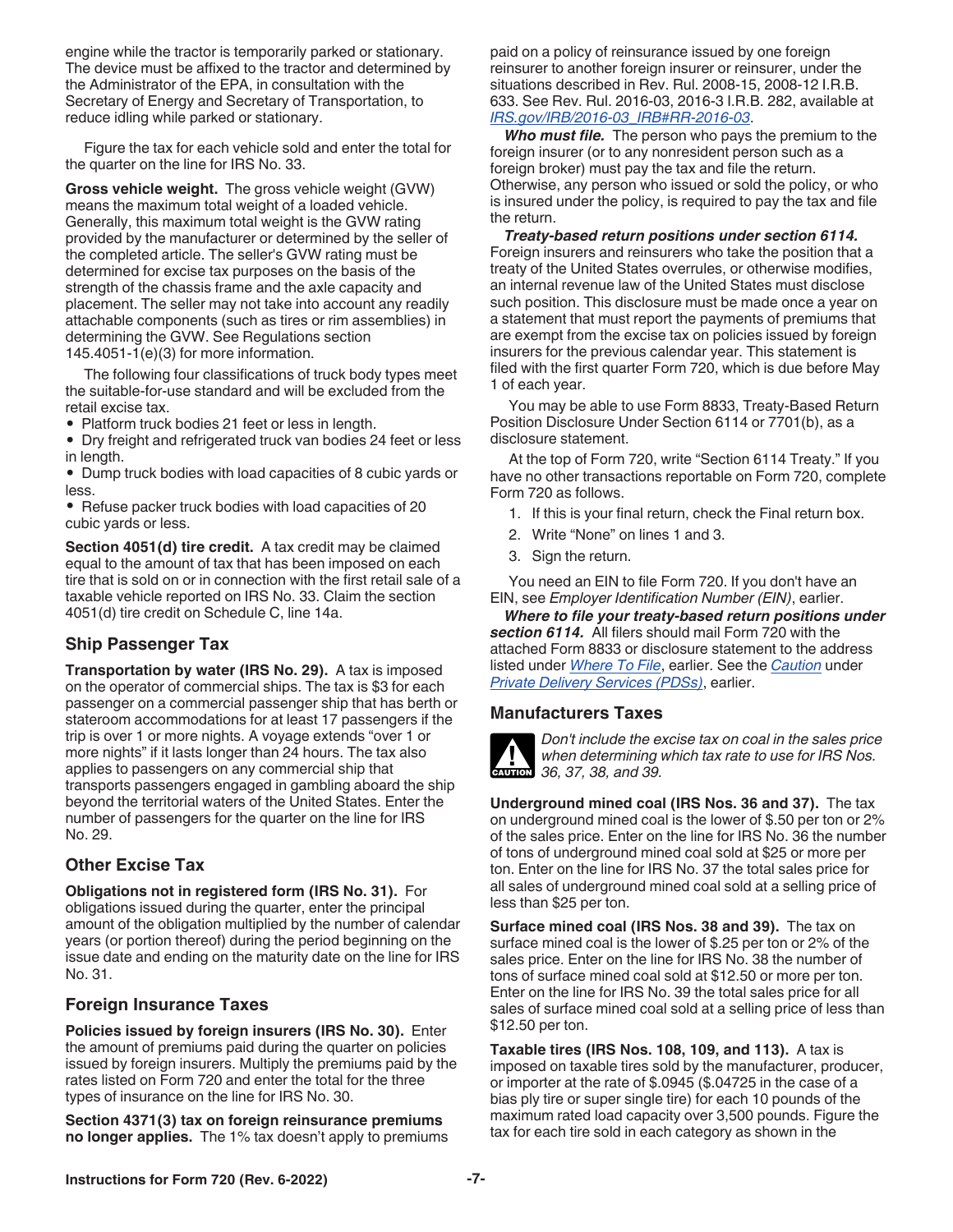<span id="page-7-0"></span>following chart and enter the total for the quarter on the line for IRS No. 108, 109, or 113. Enter the number of tires for each IRS No.

| IRS No. | <b>Taxable Tire Category</b>                                                                                 | Rate (for each 10<br>pounds of the<br>maximum rated load<br>capacity over 3,500<br>pounds) |
|---------|--------------------------------------------------------------------------------------------------------------|--------------------------------------------------------------------------------------------|
| 108     | Taxable tires other than<br>bias ply or super single<br>tires                                                | \$.0945                                                                                    |
| 109     | Taxable tires, bias ply or<br>super single tires (other<br>than super single tires<br>designed for steering) | .04725                                                                                     |
| 113     | Taxable tires, super<br>single tires designed for<br>steering                                                | .0945                                                                                      |

A **taxable tire** is any tire of the type used on highway vehicles if wholly or partially made of rubber and if marked according to federal regulations for highway use. A bias ply tire is a pneumatic tire on which the ply cords that extend to the beads are laid at alternate angles substantially less than 90 degrees to the centerline of the tread. A super single tire is a tire greater than 13 inches in cross section width designed to replace two tires in a dual fitment, but doesn't include any tire designed for steering.

**Gas guzzler tax (IRS No. 40).** Use Form 6197, Gas Guzzler Tax, to figure the liability for this tax. Attach Form 6197 to Form 720. The tax rates for the gas guzzler tax are shown on Form 6197.

*One-time filing.* If you import a gas guzzling automobile, you may be eligible to make a one-time filing of Form 720 and Form 6197 if you meet all of the following conditions.

• You don't import gas guzzling automobiles in the course of your trade or business.

• You aren't required to file Form 720 reporting excise taxes for the calendar quarter, except for a one-time filing.

Follow the steps below to make a one-time filing.

1. File Form 720 for the quarter in which you incur liability for the tax. See *[When To File](#page-0-0)*, earlier.

2. Pay the tax with Form 720. No deposits are required.

3. If you are an individual and don't have an EIN, enter your social security number (SSN) or individual taxpayer identification number (ITIN) on Form 720 and Form 720-V, Payment Voucher, in the space for the EIN.

4. Check the one-time filing box on the line for the gas guzzler tax.

**Vaccine taxes (IRS No. 97).** A tax is imposed on the sale or use of a vaccine manufactured, produced, or entered into the United States at \$.75 per dose if it:

• Contains diptheria toxoid, tetanus toxoid, pertussis bacteria, extracted or partial cell bacteria, specific pertussis antigens, or polio virus;

• Is against measles, mumps, rubella, hepatitis A, hepatitis B, chicken pox, rotavirus gastroenteritis, or human papillomavirus;

• Is any HIB (haemophilus influenza type B) vaccine;

• Is any meningococcal vaccine;

• Is any conjugate vaccine against streptococcus pneumonia; or

• Any trivalent vaccine against seasonal influenza or any other vaccine against seasonal influenza.

The effective date for the tax on any other vaccine against seasonal influenza is the later of August 1, 2013, or the date the Secretary of the Department of Health and Human Services lists a vaccine against seasonal influenza for purposes of compensation for any vaccine-related injury or death through the Vaccine Injury Compensation Trust Fund.

If any taxable vaccine is combined with one or more additional taxable vaccines, then the tax is imposed on each vaccine included in the combination.

*Example.* MMR contains three taxable vaccines: measles, mumps, and rubella. The tax per dose on MMR is \$2.25 (3 x \$.75).

Add the tax for each taxable vaccine and enter the total tax on the line for IRS No. 97.

### **Part II**

#### **Patient-centered outcomes research (PCOR) fee (IRS**

**No. 133).** The PCOR fee is imposed on issuers of specified health insurance policies (section 4375) and plan sponsors of applicable self-insured health plans (section 4376) for policy and plan years ending on or after October 1, 2012. Generally, references to taxes on Form 720 include this fee.

*Specified health insurance policies.* For issuers of specified health insurance policies, the fee for a policy year ending on or after October 1, 2021, but before October 1, 2022, is \$2.79 (line 133(b)) (\$2.66 for a policy year ending on or after October 1, 2020, but before October 1, 2021 (line 133(a))), multiplied by the average number of lives covered under the policy for that policy year. Generally, issuers of specified health insurance policies must use one of the following four alternative methods to determine the average number of lives covered under a policy for the policy year.

- 1. The actual count method.
- 2. The snapshot method.
- 3. The member months method.
- 4. The state form method.

*Applicable self-insured health plans.* For plan sponsors of applicable self-insured health plans, the fee for a plan year ending on or after October 1, 2021, but before October 1, 2022, is \$2.79 (line 133(d)) (\$2.66 for a policy year ending on or after October 1, 2020, but before October 1, 2021 (line 133(c))), multiplied by the average number of lives covered under the plan for that plan year. Generally, plan sponsors of applicable self-insured health plans must use one of the following three alternative methods to determine the average number of lives covered under a plan for the plan year.

- 1. Actual count method.
- 2. Snapshot method.
- 3. Form 5500 method.

**Reporting and paying the fee.** File Form 720 annually to report and pay the fee on the second quarter Form 720 no later than July 31 of the calendar year immediately following the last day of the policy year or plan year to which the fee applies. Because the rate used to determine the fee varies from year to year, you should determine the fee using the instructions for the second quarter Form 720. If you file Form 720 only to report the fee, don't file Form 720 for the first, third, or fourth quarter of the year. If you file Form 720 to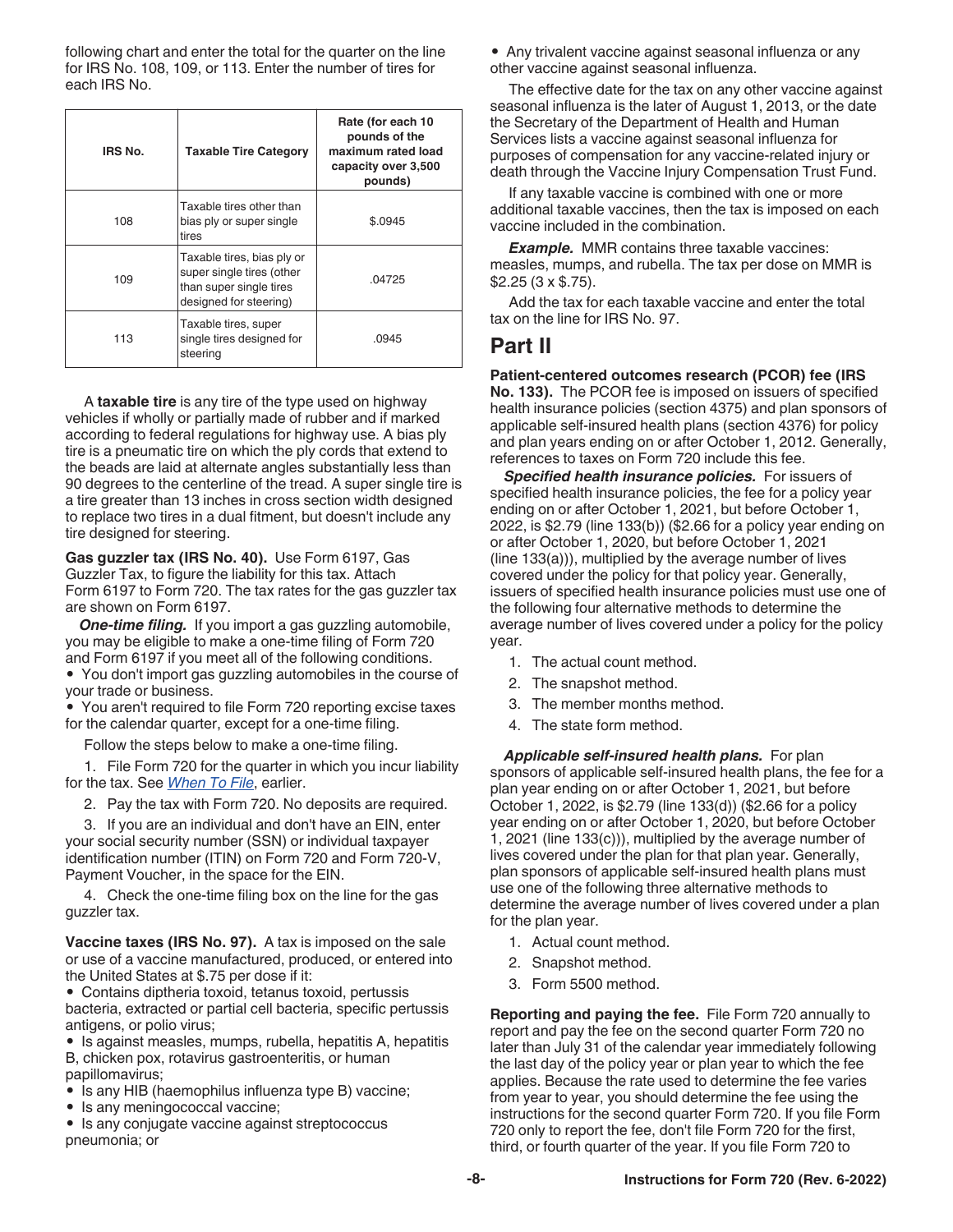<span id="page-8-0"></span>report quarterly excise tax liability for the first, third, or fourth quarter of the year (for example, filers reporting the foreign insurance tax (IRS No. 30) don't make an entry on the line for IRS No. 133 on those filings).

Deposits aren't required for this fee, so issuers and plan sponsors aren't required to pay the fee using EFTPS. However, if the fee is paid using EFTPS, the payment should be applied to the second quarter. See *[Electronic deposit](#page-9-0)  [requirement](#page-9-0)* under *[Payment of Taxes](#page-9-0)*, later.

Report the average number of lives covered in column (a). Apply the applicable rate (*(b) Rate for avg. covered life*) and enter the fee in column (c).

Combine the fees for specified health insurance policies and applicable self-insured health plans and enter the total in the tax column on the line for IRS No. 133.

**More information.** For more information, including methods for calculating the average number of lives covered, see sections 4375, 4376, and 4377.

**Sport fishing equipment (other than fishing rods and fishing poles) (IRS No. 41).** The tax on sport fishing equipment is 10% of the sales price. The tax is paid by the manufacturer, producer, or importer. Taxable articles include reels, fly fishing lines (and other lines not over 130 pounds test), fishing spears, spear guns, spear tips, terminal tackle, fishing supplies and accessories, and any parts or accessories sold on or in connection with these articles. See Pub. 510 for a complete list of taxable articles. Add the tax on each sale during the quarter and enter the total on the line for IRS No. 41.

**Fishing rods and fishing poles (IRS No. 110).** The tax on fishing rods and fishing poles (and component parts) taxed at a rate of 10% will have a maximum tax of \$10 per article. The tax is paid by the manufacturer, producer, or importer. Add the tax on each sale during the quarter and enter the total on the line for IRS No. 110.

**Electric outboard motors (IRS No. 42).** The tax on an electric outboard motor is 3% of the sales price. The tax is paid by the manufacturer, producer, or importer. Add the tax on each sale during the quarter and enter the total on the line for IRS No. 42.

**Fishing tackle boxes (IRS No. 114).** The tax on fishing tackle boxes is 3% of the sales price. The tax is paid by the manufacturer, producer, or importer. Add the tax on each sale during the quarter and enter the total on the line for IRS No. 114.

**Bows, quivers, broadheads, and points (IRS No. 44).** The tax on bows is 11% of the sales price. The tax is paid by the manufacturer, producer, or importer. It applies to bows having a peak draw weight of 30 pounds or more. The tax is also imposed on the sale of any part or accessory suitable for inclusion in or attachment to a taxable bow and any quiver, broadhead, or point suitable for use with arrows described below. Add the tax on each sale during the quarter and enter the total on the line for IRS No. 44.

**Arrow shafts (IRS No. 106).** The tax on arrow shafts is increased to \$.55 per arrow shaft. The tax is paid by the manufacturer, producer, or importer of any arrow shaft (whether sold separately or incorporated as part of a finished or unfinished product) of a type used in the manufacture of any arrow that after its assembly meets either of the following conditions.

• It measures 18 inches or more in overall length.

• It measures less than 18 inches in overall length but is

suitable for use with a taxable bow, described earlier.

*Exemption for certain wooden arrows.* The tax doesn't apply to any shaft made of all natural wood with no laminations or artificial means of enhancing the spine of such shaft (whether sold separately or incorporated as part of a finished or unfinished product) and used in the manufacture of any arrow that after its assembly meets both of the following conditions.

• It measures  $5/16$  of an inch or less in diameter.

• It isn't suitable for use with a taxable bow, described earlier.

Add the tax on each sale during the quarter and enter the total on the line for IRS No. 106.

### **Indoor Tanning Services Tax**

**Indoor tanning services (IRS No. 140).** The tax on indoor tanning service is 10% of the amount paid for that service. The tax is paid by the person paying for the indoor tanning service and is collected by the person receiving payment for the indoor tanning services.

**Who must file.** The person receiving the payment for indoor tanning services (collector) must collect and remit the tax and file the return. If the tax isn't collected for any reason, the collector is liable for the tax.

**Definition of indoor tanning services.** "Indoor tanning service" means a service employing any electronic product designed to incorporate one or more ultraviolet lamps and intended for the irradiation of an individual by ultraviolet radiation, with wavelengths in air between 200 and 400 nanometers, to induce skin tanning. The term doesn't include phototherapy service performed by, and on the premises of, a licensed medical professional (such as a dermatologist, psychologist, or registered nurse). See Regulations section 49.5000B-1 for more information and special rules for qualified physical fitness facilities, undesignated payment cards, and bundled payments.

Enter the amount of indoor tanning services tax collected (or due for failing to collect the tax) for the quarter on the line for IRS No. 140.

### **Other Part II Taxes**

**Inland waterways fuel use tax (IRS No. 64).** If you are liable for the inland waterways fuel use tax, report the number of gallons subject to tax on the line for IRS No. 64. Certain fuels must also be reported under IRS No. 125 (discussed next).



*The inland waterways fuel use tax applies at the rate listed on Form 720. This is in addition to all other taxes imposed on the sale or use of the fuel.*<br> **CAUTION** taxes imposed on the sale or use of the fuel.

**Leaking underground storage tank (LUST) tax on inland waterways fuel use (IRS No. 125).** The LUST tax must be paid on any liquid fuel used on inland waterways that isn't subject to LUST tax under section 4041(d) or 4081. For example, gallons of Bunker C residual fuel oil must be reported under both IRS Nos. 64 and 125.

**Section 40 fuels (IRS No. 51).** An excise tax is imposed (recaptured) if you claim the second generation biofuel producer credit and you don't use the fuel for the purposes described under *Qualified Second Generation Biofuel Production* in the Instructions for Form 6478, Biofuel Producer Credit. When recapturing, you must pay a tax on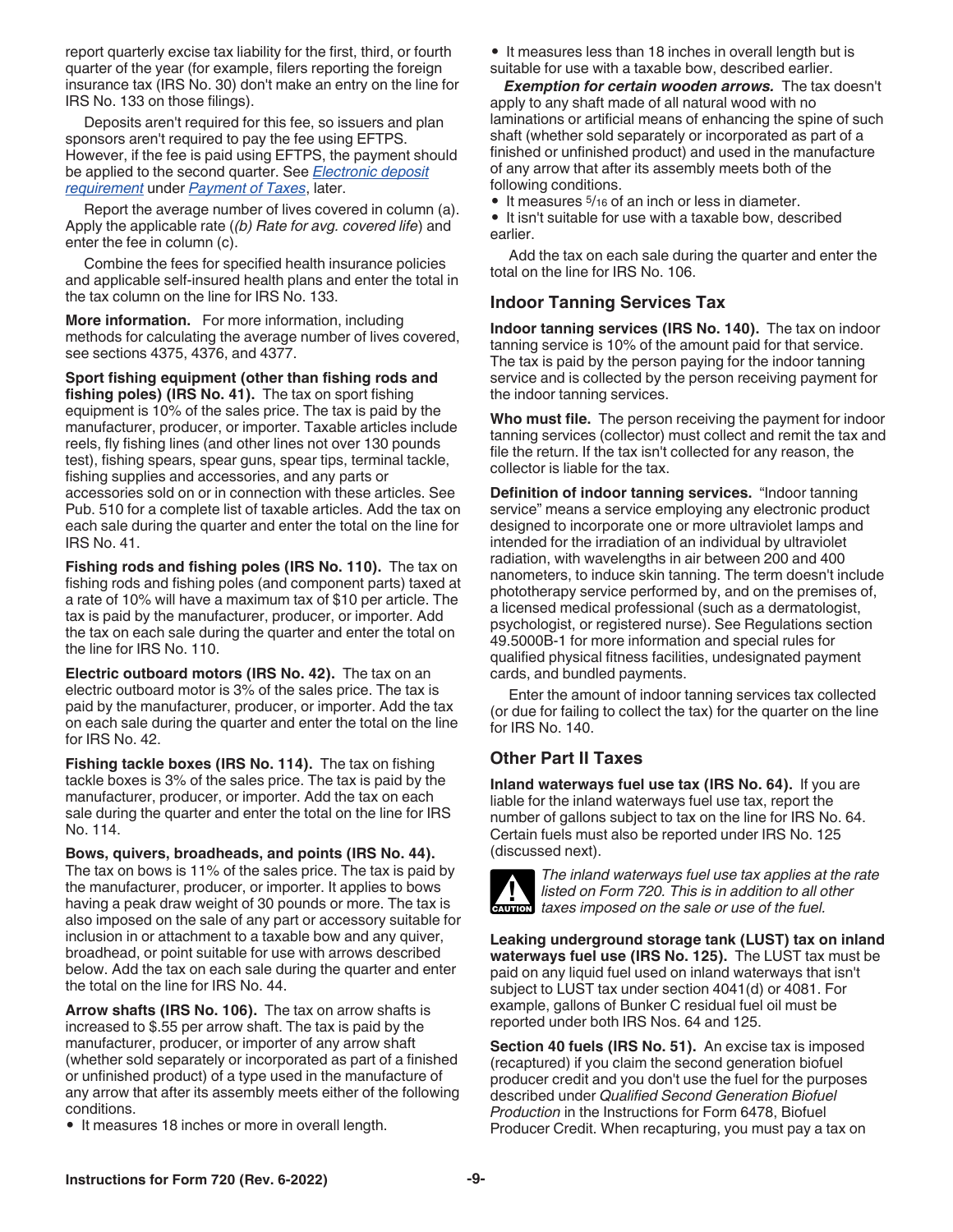<span id="page-9-0"></span>each gallon of second generation biofuel at the rate you used to figure the credit.

The tax rate for second generation biofuel is \$1.01 per gallon. Fill in the number of gallons and the appropriate rate in the *Rate* column on the line for IRS No. 51.

#### **Biodiesel sold as but not used as fuel (IRS No. 117).**

You must pay a tax (recapture) on each gallon of biodiesel or renewable diesel on which a credit was claimed at the rate used to figure the credit if you:

- Use it (including a mixture) other than as a fuel;
- Buy it at retail and use it to create a mixture;
- Separate it from a mixture; or

• Use agri-biodiesel on which the small agri-biodiesel producer credit was claimed for a use not described under *Qualified Agri-Biodiesel Production* in the Instructions for Form 8864, Biodiesel and Renewable Diesel Fuels Credit.

The tax is \$1.00 per gallon of biodiesel, agri-biodiesel, and renewable diesel. An additional \$.10 is added if the agri-biodiesel benefited from the small agri-biodiesel producer credit. Fill in the number of gallons and the appropriate rate in the *Rate* column on the line for IRS No. 117. If more than one rate applies, leave the *Rate* column blank and attach a schedule showing the rates and number of gallons taxed at each rate.

### **Floor Stocks Tax**

**Ozone-depleting chemicals floor stocks tax (IRS No.** 

**20).** Use Form 6627 to figure the liability for this tax. Enter the amount from Form 6627, Part IV, line 4, column (d), on the line for IRS No. 20. Attach Form 6627 to the Form 720 that is due July 31 of each year.

### **Part III**

**Line 4.** Report on Form 720, line 4, the total claims from Schedule C, line 15. See *[Schedule C. Claims](#page-11-0)*, later.

**Line 6.** Include on line 6 the amount from line 11 of your previous return that you applied to this return and the amount from Form 720-X, line 5b.

**Note.** Include on line 6 of your next return the amount from line 11 you want to have applied to that return.



*If you owe other federal tax, interest, or penalty, the overpayment on line 11 and line 7 will first be applied*  **caution** *to the unpaid amounts.* 

**Line 10.** If line 3 is more than line 9, enter the difference on line 10. You don't have to pay if line 10 is under \$1.00.

You may pay the amount shown on line 10 by EFTPS, check or money order, or, if filing electronically, electronic funds withdrawal (direct debit). If you pay by EFTPS or direct debit, don't file Form 720-V.



*If you don't deposit as required and, instead, pay the taxes with Form 720, you may be subject to a* 

# **Payment of Taxes**

Generally, semimonthly deposits of excise taxes are required. A **semimonthly period** is the first 15 days of a month (the first semimonthly period) or the 16th through the last day of a month (the second semimonthly period).

However, no deposit is required for the situations listed below. The taxes are payable with the return.

• The net liability for taxes listed on Form 720, Part I, doesn't exceed \$2,500 for the quarter.

• The gas guzzler tax is being paid on a one-time filing. See *Gas guzzler tax (IRS No. 40)*, earlier.

• The patient-centered outcomes research fee is being paid with a second quarter Form 720. See *[Patient-centered](#page-7-0)  [outcomes research \(PCOR\) fee \(IRS No. 133\)](#page-7-0)*, earlier.

• The liability is for taxes listed on Form 720, Part II, except the floor stocks tax, which generally requires a single deposit.

**Special rule for deposits of taxes in September 2022.** If you are required to make deposits, see the chart below. The special rule doesn't apply to taxes not required to be deposited (see *Payment of Taxes*, earlier). See Regulations sections 40.6302(c)-2 and 40.6302(c)-3 for rules to figure the net tax liability for the deposits due in September.

| <b>Additional Deposit of Taxes in September 2022</b> |  |  |  |
|------------------------------------------------------|--|--|--|
|                                                      |  |  |  |

| For the period                                                                                  |              |           |          |  |
|-------------------------------------------------------------------------------------------------|--------------|-----------|----------|--|
| <b>Type of Tax</b>                                                                              | Beginning on | Ending on | Due Date |  |
| Regular<br>method taxes                                                                         | Sept. 16     | Sept. 26  | Sept. 29 |  |
| Alternative<br>method taxes<br>(IRS Nos. 22,<br>26, 27, and 28)<br>(based on<br>amounts billed) | Sept. 1      | Sept. 11  | Sept. 29 |  |

*Using the Regular method: For the remaining days in September (27–30), make your deposits by the 14th*  **day of October.** Using the Alternative method: For the **Property** day of October. Using the Alternative method: For the *remaining days in September (12–30), please see Pub. 509 for deposit dates.*

### **How To Make Deposits**

To avoid a penalty, make your deposits timely and don't mail your deposits directly to the IRS. Records of your deposits will be sent to the IRS for crediting to your accounts.

**Electronic deposit requirement.** You must deposit all depository taxes (such as excise tax, employment tax, or corporate income tax) by electronic funds transfer.

*Depositing on time.* For EFTPS deposits to be on time, you must initiate the transaction at least 1 day before the date the deposit is due (before 8:00 p.m. Eastern time).

If a deposit is due on a day that isn't a business day or legal holiday, see below under *[When To Make Deposits](#page-10-0)*. The term "legal holiday" means any legal holiday in the District of Columbia.

**Same-day wire payment option.** If you fail to submit a deposit transaction on EFTPS by 8:00 p.m. Eastern time the day before the date a deposit is due, you can still make your deposit on time by using the Federal Tax Collection Service (FTCS). To use the same-day wire payment method, you will need to make arrangements with your financial institution ahead of time. Please check with your financial institution regarding availability, deadlines, and costs. Your financial institution may charge you a fee for payments made this way. To learn more about the information you will need to provide your financial institution to make a same-day wire payment, go to *[IRS.gov/SameDayWire](https://www.irs.gov/samedaywire)*.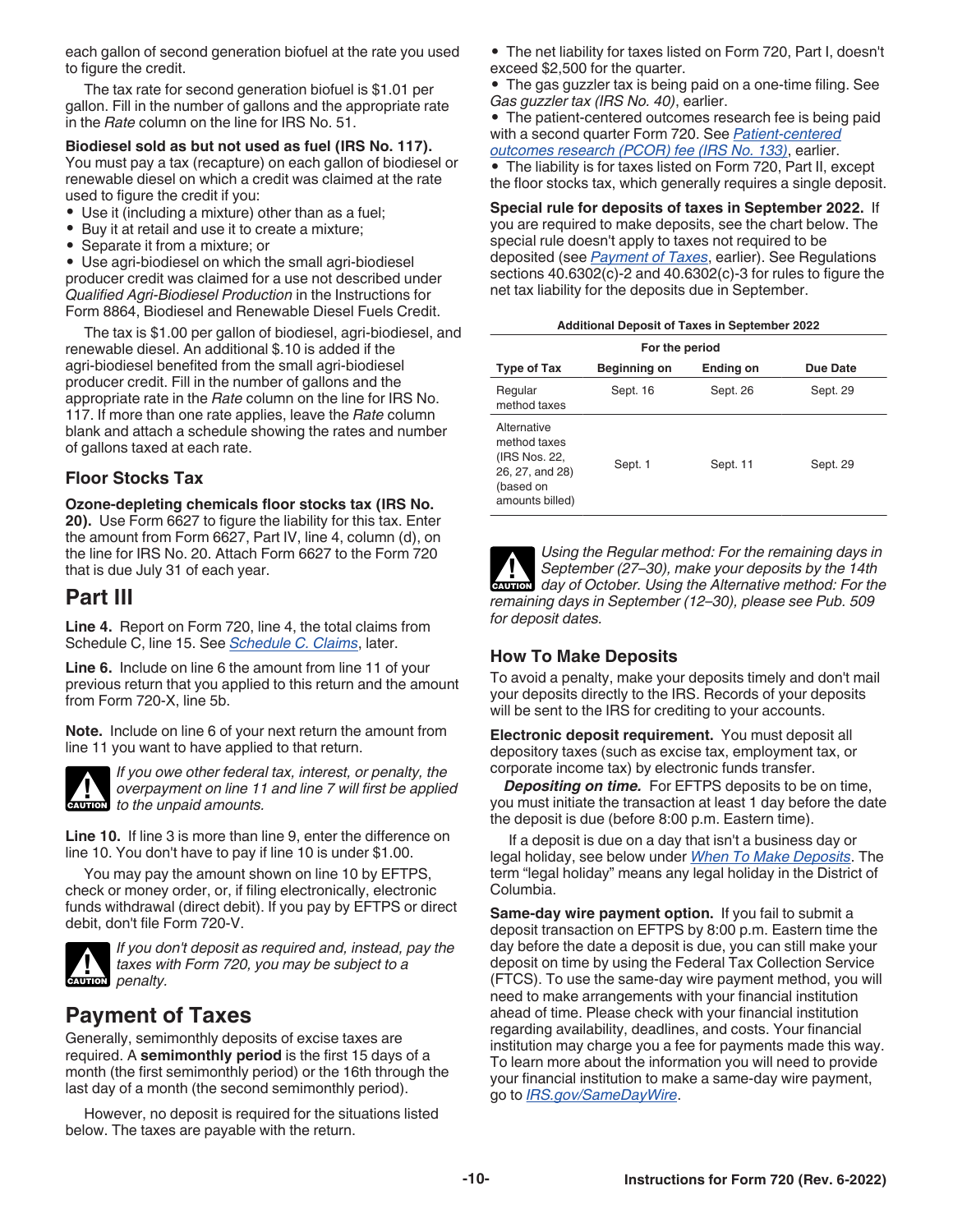<span id="page-10-0"></span>

*You will automatically be enrolled in EFTPS when you apply for an EIN. You will receive a separate mailing containing instructions for activating your EFTPS enrollment after you receive your EIN.*

### **When To Make Deposits**

There are two methods for determining deposits: the regular method and the alternative method.

The regular method applies to all taxes on Form 720, Part I, except for communications and air transportation taxes if deposits are based on amounts billed or tickets sold, rather than on amounts actually collected. See *Alternative method (IRS Nos. 22, 26, 27, and 28)* below.

If you are depositing more than one tax under a method, combine all the taxes under the method and make one deposit for the semimonthly period.

**Regular method.** The deposit of tax for a semimonthly period is due by the 14th day following that period. Generally, this is the 29th day of a month for the first semimonthly period and the 14th day of the following month for the second semimonthly period. If the 14th or the 29th day falls on a Saturday, Sunday, or legal holiday, you **must** make the deposit by the immediately **preceding** day that isn't a Saturday, Sunday, or legal holiday.

**Alternative method (IRS Nos. 22, 26, 27, and 28).**  Deposits of communications and air transportation taxes may be based on taxes included in amounts billed or tickets sold during a semimonthly period instead of on taxes actually collected during the period. Under the alternative method, the tax included in amounts billed or tickets sold during a semimonthly period is considered collected during the first 7 days of the second following semimonthly period. The deposit of tax is due by the third business day after the seventh day of that period.

*Example.* The tax included in amounts billed or tickets sold for the period June 16–30, 2022, is considered collected from July 16–22, 2022, and must be deposited by July 27, 2022.

To use the alternative method, you must keep separate accounts of the tax included in amounts billed or tickets sold during the month and report on Form 720 the tax included in amounts billed or tickets sold and not the amount of tax that is actually collected. For example, amounts billed in December, January, and February are considered collected during January, February, and March and are reported on Form 720 as the tax for the first quarter of the calendar year.

The separate account for each month must reflect:

1. All items of tax included in amounts billed or tickets sold during the month, and

2. Other items of adjustment relating to tax for prior months (within the statute of limitations on credits or refunds).

The separate account for any month can't include an adjustment resulting from a refusal to pay or inability to collect unless the refusal has been reported to the IRS. See *[Communications and Air Transportation Taxes Uncollected](#page-3-0) [Tax Report](#page-3-0)*, earlier.

The net tax liability that is considered collected during the semimonthly period must be either:

• The net amount of tax reflected in the separate account for the corresponding semimonthly period of the preceding month, or

• One-half of the net amount of tax reflected in the separate account for the preceding month.

### **Amount To Deposit**

Deposits of taxes for a semimonthly period must be at least 95% of the amount of net tax liability for that period, unless the safe harbor rule applies. See *Safe Harbor Rule*, later.

The net tax liability for a semimonthly period is the total liability for the period minus any claims allowed on Schedule C for the period. Net tax liability for a semimonthly period may be figured by dividing the net tax liability for the month by 2, provided this method of computation is used for all semimonthly periods in the calendar quarter.



*The net tax liability for a semimonthly period isn't reduced by any amounts from Form 720-X.*

### **Safe Harbor Rule**

The safe harbor rule applies separately to deposits under the regular method and the alternative method. Persons who filed Form 720 for the lookback quarter (the second calendar quarter preceding the current quarter) are considered to meet the semimonthly deposit requirement if the deposit for each semimonthly period in the current quarter is at least 1/<sup>6</sup> (16.67%) of the net tax liability reported for the lookback quarter.

For the semimonthly period for which the additional deposit is required (September 1–11 and 16–26), the additional deposit must be at least 11/90 (12.23%) of the net tax liability reported for the lookback quarter. Also, the total deposit for that semimonthly period must be at least 1/<sup>6</sup> (16.67%) of the net tax liability reported for the lookback quarter.

*Exceptions.* The safe harbor rule doesn't apply to the following quarters.

• The first and second quarters beginning on or after the effective date of an increase in the rate of tax unless the deposit of taxes for each semimonthly period in the calendar quarter is at least 1/6 (16.67%) of the tax liability you would have had for the lookback quarter if the increased rate of tax had been in effect for that lookback quarter.

• Any quarter if liability includes any tax not in effect throughout the lookback quarter.

• For deposits under the alternative method, any quarter if liability includes any tax not in effect throughout the lookback quarter and the month preceding the lookback quarter.

**Requirements to be met.** For the safe harbor rule to apply, you must pay any underpayment for the current quarter by the due date of the return and check the box on line 5 of Form 720.



*The IRS may withdraw the right to make deposits of tax using the safe harbor rule from any person not*  **caution** *complying with these rules.* 

### **Online Payment Agreement**

If you can't pay the full amount of tax owed, you can apply for an installment agreement online. You can apply for an installment agreement online if the total amount you owe in combined tax, penalties, and interest is \$25,000 (\$50,000 for individuals) or less, and you've filed all required returns. To apply using the Online Payment Agreement Application, go to *[IRS.gov/OPA](https://www.irs.gov/opa)*.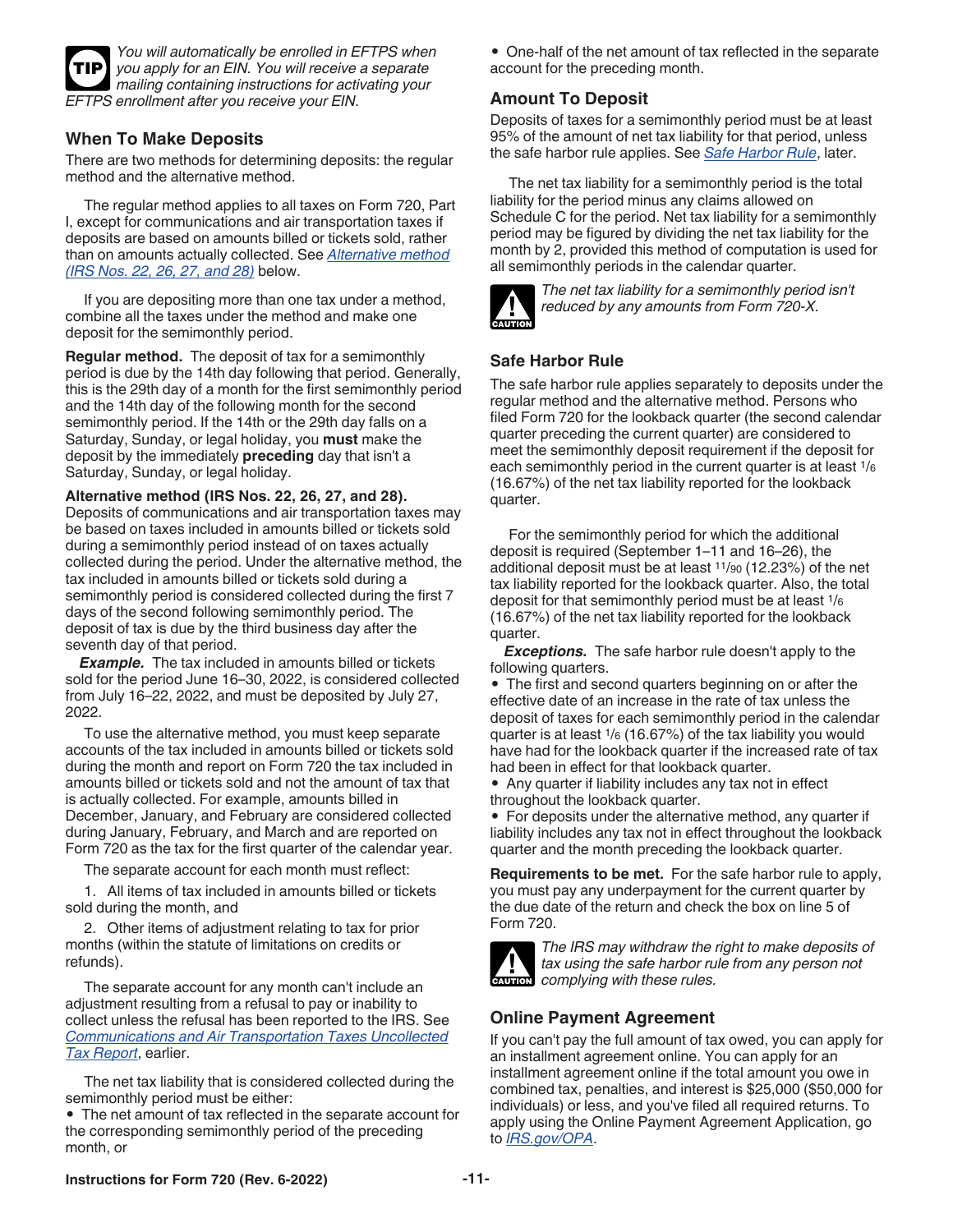# <span id="page-11-0"></span>**Schedule A. Excise Tax Liability**

**How to complete.** Complete Schedule A to record net tax liabilities for Form 720, Part I, taxes for each semimonthly period in a quarter even if your net liability is under \$2,500.

The following table will help you determine which boxes to complete on Schedule A.

| IF you are reporting<br>under the | <b>THEN you report</b><br>on line | AND enter the net<br>tax liability in<br>boxes |
|-----------------------------------|-----------------------------------|------------------------------------------------|
| regular method                    |                                   | $A-G.$                                         |
| alternative method                |                                   | $M-S$ .                                        |

If you are reporting more than one type of tax on lines 1 and 2:

1. Add the net tax liability for each tax for each semimonthly period, and

2. Enter the total in the applicable box.

*Additional rules.* Report communications and air transportation taxes based on:

• Actual collections on line 1, or

• Amounts billed or tickets sold on line 2. The amount of tax to report for a semimonthly period is the net amount that is considered collected during that period.

**Example.** Under the alternative method, the amounts billed for communications services from March 1–15, 2022, are considered collected during the period April 1–7, 2022, and are reported for the second quarter of 2022 on Schedule A in box **M**, not the first quarter of 2022.

**Reporting tax liability under the special September rule.**  An additional reporting is required under the special September rule as follows:

| Regular method taxes     | Enter the liability for the period beginning<br>September 26/27 and ending September 30<br>in box $F$ .                                                                                                                                                                                                                                                    |
|--------------------------|------------------------------------------------------------------------------------------------------------------------------------------------------------------------------------------------------------------------------------------------------------------------------------------------------------------------------------------------------------|
| Alternative method taxes | Enter the tax included in the amounts billed<br>or tickets sold for the period beginning<br>September 11/12 and ending September 15<br>in box M of the fourth quarter return. Enter<br>the tax included in amounts billed or tickets<br>sold during the period beginning September<br>16 and ending September 30 in box N of the<br>fourth quarter return. |

# **Schedule T. Two-Party Exchange Information Reporting**

In a two-party exchange, the receiving person, not the delivering person, is liable for the tax imposed on the removal of taxable fuel from the terminal at the terminal rack. A "two-party exchange" means a transaction (other than a sale) where the delivering person and receiving person are both taxable fuel registrants and all of the following occur.

• The transaction includes a transfer from the delivering person, who holds the inventory position for the taxable fuel in the terminal as reflected in the records of the terminal operator.

• The exchange transaction occurs before or at the same time as completion of removal across the rack by the receiving person.

• The terminal operator in its records treats the receiving person as the person that removes the product across the terminal rack for purposes of reporting the transaction on Form 720-TO, Terminal Operator Report.

• The transaction is the subject of a written contract.

**Information reporting.** Schedule T is used to report gallons of taxable fuel:

• Received in a two-party exchange within a terminal—these gallons must also be included on the appropriate line on Form 720, page 1; or

• Delivered in a two-party exchange with a removal across the rack.

Enter all gallons of fuel received or delivered in a two-party exchange within a terminal for the applicable fuel.

### **Schedule C. Claims**

Complete all information requested for each line, including Month your income tax year ends and Period of claim. Enter the month as "MM." Enter the period of claim as "MM/DD/ YYYY – MM/DD/YYYY." Your claim will be disallowed if you don't follow the required procedures or don't provide all the required information. Also, you are certifying to the applicable statement(s) on Schedule C when you make a claim. See Pub. 510 for more information.



*You must include in gross income (income tax return) the amount from line 4 of Form 720 if you took a*  **deduction on the income tax return that included the <b>CAUTION** *amount of the taxes and that deduction reduced the income tax liability. See Pub. 510 for more information.*

Don't use Schedule C:

• If you aren't reporting a liability on Form 720, Part I or Part II;

• For amounts you will claim or have claimed on Form 4136, Credit for Federal Tax Paid on Fuels, or as a refund on Form 8849, Claim for Refund of Excise Taxes, and its separate schedules;

• To make adjustments to liability reported on Forms 720 filed for prior quarters (instead use Form 720-X);

• If you are seeking a refund of the surtax on any liquid used in a fractional ownership program aircraft as fuel (IRS No. 13) (instead, use Form 720-X); or

• To request an abatement or refund of interest under section 6404(e) (due to IRS errors or delays) or an abatement or refund of a penalty or addition to tax under section 6404(f) (due to erroneous IRS written advice). Instead, use Form 843, Claim for Refund and Request for Abatement. Also, use Form 843 to request refund of the penalty under section 6715 for misuse of dyed fuel.

### **Type of Use Table**

The following table lists the nontaxable uses of fuels. You must enter the number from the table in the *Type of use*  column as required.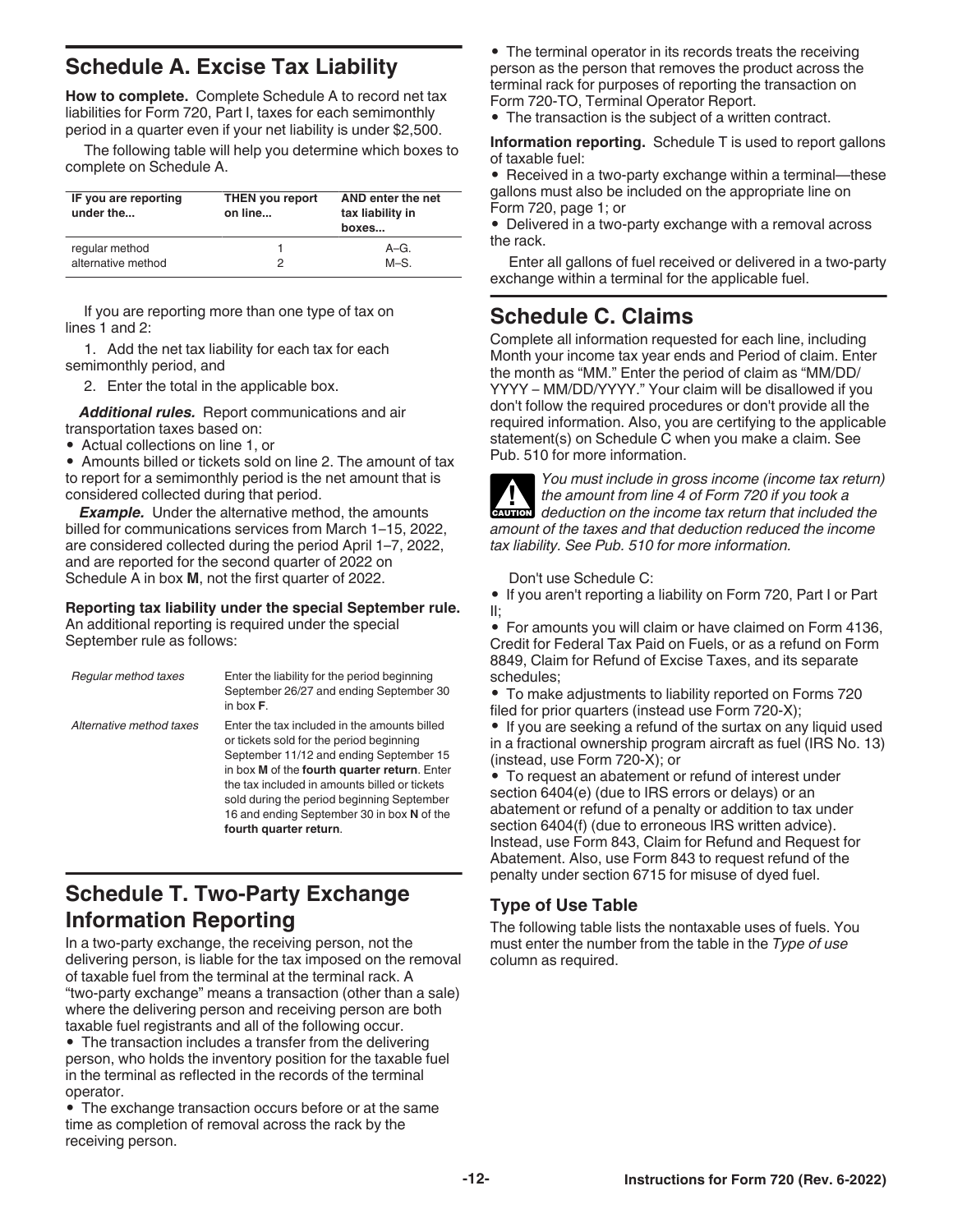<span id="page-12-0"></span>

| No. | Type of use                                                                                                                                                                                                |
|-----|------------------------------------------------------------------------------------------------------------------------------------------------------------------------------------------------------------|
| 1   | On a farm for farming purposes                                                                                                                                                                             |
| 2   | Off-highway business use (for business use other than in<br>a highway vehicle registered or required to be registered<br>for highway use) (other than use in mobile machinery)                             |
| 3   | Export                                                                                                                                                                                                     |
| 4   | In a boat engaged in commercial fishing                                                                                                                                                                    |
| 5   | In certain intercity and local buses                                                                                                                                                                       |
| 6   | In a qualified local bus                                                                                                                                                                                   |
| 7   | In a bus transporting students and employees of schools<br>(school buses)                                                                                                                                  |
| 8   | For diesel and kerosene (other than kerosene used in<br>aviation) used other than as a fuel in the propulsion engine<br>of a train or diesel-powered highway vehicle (but not<br>off-highway business use) |
| 9   | In foreign trade                                                                                                                                                                                           |
| 10  | Certain helicopter and fixed-wing aircraft uses                                                                                                                                                            |
| 11  | Exclusive use by a qualified blood collector organization                                                                                                                                                  |
| 12  | In a highway vehicle owned by the United States that isn't<br>used on a highway                                                                                                                            |
| 13  | Exclusive use by a nonprofit educational organization                                                                                                                                                      |
| 14  | Exclusive use by a state, political subdivision of a state, or<br>the District of Columbia                                                                                                                 |
| 15  | In an aircraft or vehicle owned by an aircraft museum                                                                                                                                                      |
| 16  | In military aircraft                                                                                                                                                                                       |

#### **Claim requirements for lines 1–6 and lines 14b–14d.**  The following requirements must be met.

1. The amount of the claim must be at least \$750 (combining amounts on lines 1, 2, 3, 4, 5, 6, 14b, 14c, and 14d). This amount may be met by:

a. Making a claim for fuel used during any quarter of a claimant's income tax year, or

b. Aggregating amounts from any quarters of the claimant's income tax year for which no other claim has been made.

2. Claims must be filed during the first quarter following the last quarter of the claimant's income tax year included in the claim. For example, a calendar year income taxpayer's claim for the first quarter is due June 30 if filed on Form 8849. However, Form 720 must be filed by April 30.

3. Only one claim may be filed for any quarter.

4. The fuel must have been used for a nontaxable use during the period of claim.

5. The ultimate purchaser is the only person eligible to make the claim.

If requirements 1–3 above aren't met, see *Annual Claims*, later.

*Exported taxable fuel.* The claim rates for exported taxable fuel are listed on lines 1b, 2c, 3e, and 4d, and in the instructions for lines 14b and 14c. Taxpayers making a claim for exported taxable fuel must include with their records proof of exportation. Proof of exportation includes:

• A copy of the export bill of lading issued by the delivering carrier,

• A certificate by the agent or representative of the export carrier showing actual exportation of the fuel,

• A certificate of lading signed by a customs officer of the foreign country to which the fuel is exported, or • A statement of the foreign consignee showing receipt of the fuel.

### **Line 1. Nontaxable Use of Gasoline**

**Allowable uses.** The gasoline must have been used during the period of claim for type of use 2, 4, 5, 7, or 12. For exported gasoline, see *Exported taxable fuel,* earlier. Type of use 2 doesn't include any personal use or use in a motorboat.

#### **Line 2. Nontaxable Use of Aviation Gasoline**

**Allowable uses.** For line 2b, the aviation gasoline must have been used during the period of claim for type of use 9, 10, or 16. For exported aviation gasoline, see *Exported taxable fuel,* earlier.

For line 2d, the aviation gasoline must have been used during the period of claim for type of use 9. This claim is made in addition to the claim made on line 2b for type of use 9.

### **Line 3. Nontaxable Use of Undyed Diesel**



*Ultimate purchasers use line 3d to make claims for diesel used on a farm for farming purposes.*

**Allowable uses.** For line 3a, the diesel must have been used during the period of claim for type of use 2, 6, 7, 8, or 12. For exported undyed diesel, see *Exported taxable fuel,*  earlier. Type of use 2 doesn't include any personal use or use in a motorboat. Type of use 8 includes use as heating oil and use in a motorboat.

### **Line 4. Nontaxable Use of Undyed Kerosene (Other Than Kerosene Used in Aviation)**

**Allowable uses.** For line 4a, the kerosene must have been used during the period of claim for type of use 2, 6, 7, 8, or 12. For exported undyed kerosene, see *Exported taxable fuel,* earlier. Type of use 2 doesn't include any personal use or use in a motorboat. Type of use 8 includes use as heating oil and use in a motorboat.

For lines 4e and 4f, the kerosene must have been used during the period of claim for type of use 2.

#### **Line 5. Kerosene Used in Aviation**

**Claimant.** For lines 5a and 5b, the ultimate purchaser of kerosene used in commercial aviation (other than foreign trade) is eligible to make this claim. For lines 5c, 5d, and 5e, the ultimate purchaser of kerosene used in noncommercial aviation (except for nonexempt, noncommercial aviation and exclusive use by a state, political subdivision of a state, or the District of Columbia) is eligible to make this claim. Claimant certifies that the right to make the claim hasn't been waived.

**Allowable uses.** For lines 5a and 5b, the kerosene must have been used during the period of claim in commercial aviation. If the claimant buys kerosene partly for use in commercial aviation and partly for use in noncommercial aviation, see the rules in Notice 2005-80, section 3(e)(3).

For lines 5c and 5d, the kerosene must have been used during the period of claim for type of use 1, 9, 10, 11, 13, 15, or 16.

For line 5e, the kerosene must have been used during the period of claim for type of use 9. This claim is made in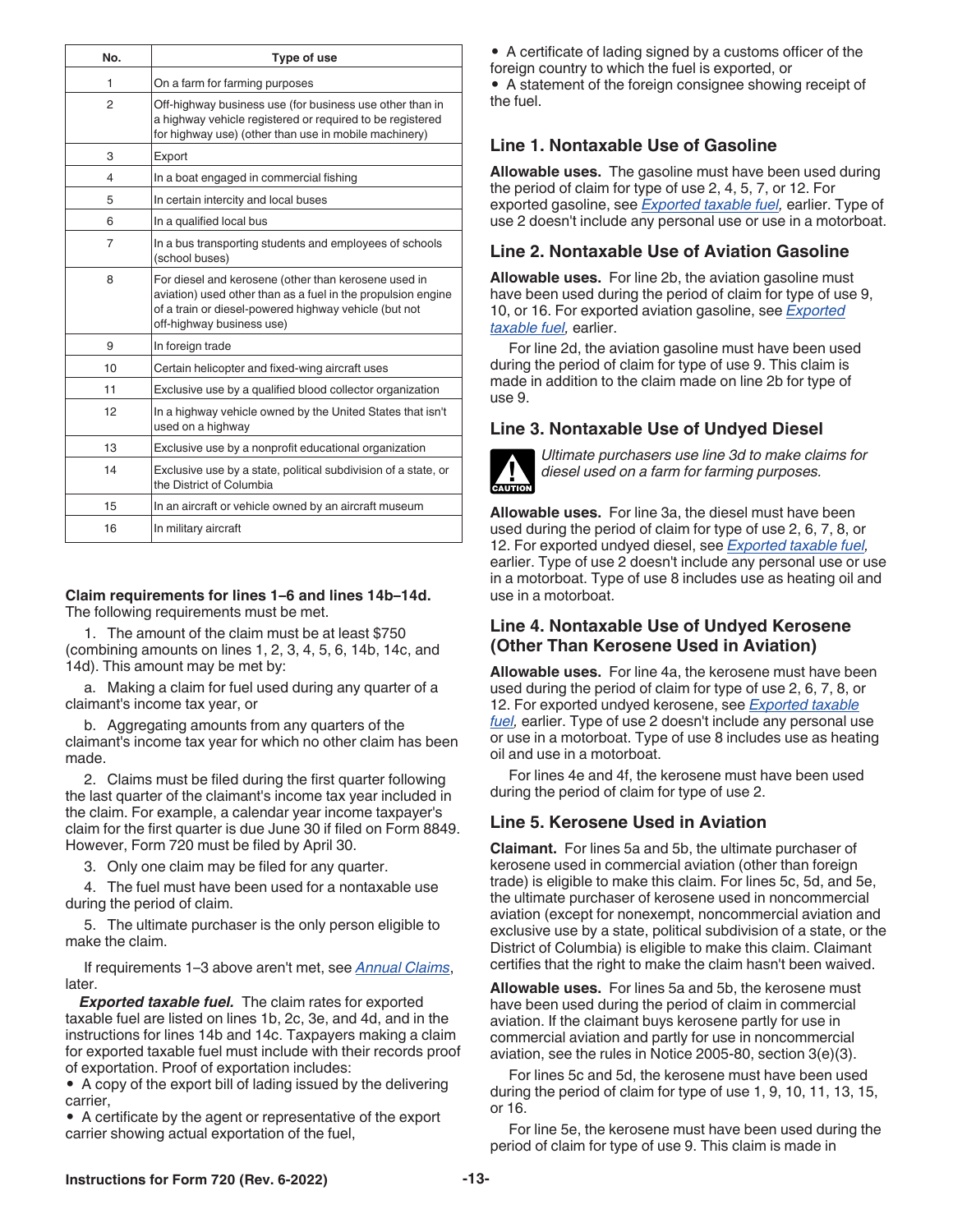addition to the claim made on lines 5c and 5d for type of use 9.

### **Line 6. Nontaxable Use of Alternative Fuel**

**Claimant.** The ultimate purchaser of the taxed alternative fuel is the only person eligible to make this claim.

**Allowable uses.** The alternative fuel must have been used during the period of claim for type of use 1, 2, 4, 5, 6, 7, 11, 13, 14, or 15.

**Type of use 5.** Write "Bus" in the space to the left of the *Type of use* column. Enter the correct claim rate in the *Rate*  column. The claim rates for type of use 5 are listed below.

| Line number                                                             | Claim rate: Type of use 5 |  |
|-------------------------------------------------------------------------|---------------------------|--|
| 6a                                                                      | $$.109*$                  |  |
| 6b                                                                      | .110                      |  |
| 6c                                                                      | $.109**$                  |  |
| 6d                                                                      | .110                      |  |
| 6e                                                                      | .17                       |  |
| 6f                                                                      | .17                       |  |
| 6g                                                                      | $.169***$                 |  |
| 6h                                                                      | .110                      |  |
| * This is the claim rate per GGE (5.75 pounds or 1.353 gallons of LPG). |                           |  |

\*\* This is the claim rate per GGE (5.66 pounds or 123.57 cubic feet of CNG). \*\*\* This is the claim rate per DGE (6.06 pounds or 1.71 gallons of LNG).

*Type of use 5 example.* 10,000 gallons of LPG ÷ 1.353  $= 7,391$  GGE x  $$.109 = $805.62$  claim amount.

### **Information for Claims on Lines 7–11**

**Registration number.** To make an ultimate vendor claim on lines 7–11, you must be registered. Enter your registration number, including the prefix (for prefixes, see the instructions for Form 637, Application for Registration), on the applicable line for your claim. If you aren't registered, use Form 637 to apply for a registration number.

**Required certificates or waivers.** The required certificates or waivers for lines 7–11 are listed in the line instructions and are available in Pub. 510.

### **Line 7a. Sales by Registered Ultimate Vendors of Undyed Diesel**

**Claimant.** For line 7a, the registered ultimate vendor of the diesel is the only person eligible to make this claim and has obtained the required certificate from the buyer and has no reason to believe any information in the certificate is false. See *Model Certificate P* in Pub. 510. Only one claim may be filed for any gallon of diesel.

**Allowable sales.** The fuel must have been sold during the period of claim for the exclusive use by a state or local government (including essential government use by an Indian tribal government).

**Claim requirements.** The following requirements must be met.

1. The claim must be for diesel sold during a period that is at least 1 week.

2. The amount of the claim must be at least \$200. To meet this minimum requirement, amounts from lines 7, 8, and 9 may be combined.

3. Claims must be filed by the last day of the first quarter following the earliest quarter of the claimant's income tax year included in the claim. For example, a calendar year income taxpayer's claim for the first quarter is due June 30 if filed on Form 8849. However, Form 720 must be filed by April 30.

If requirements 1–3 above aren't met, see *Annual Claims*, later.

**Registration number.** Enter your UV registration number in the space provided.

**Information to be submitted.** For claims on line 7a, attach a separate sheet with the name and TIN of each governmental unit to whom the diesel was sold and the number of gallons sold to each.

### **Line 7b. Sales by Registered Ultimate Vendors of Undyed Diesel for Use in Certain Intercity and Local Buses**

**Claimant.** For line 7b, the registered ultimate vendor of the diesel is eligible to make a claim only if the buyer waives his or her right to make the claim by providing the registered ultimate vendor with an unexpired waiver. See *Model Waiver N* in Pub. 510. Only one claim may be filed for any gallon of diesel.

**Claim requirements.** The following requirements must be met.

1. The claim must be for diesel sold during a period that is at least 1 week.

2. The amount of the claim must be at least \$200. To meet this minimum requirement, amounts from lines 7, 8, and 9 may be combined.

3. Claims must be filed by the last day of the first quarter following the earliest quarter of the claimant's income tax year included in the claim. For example, a calendar year income taxpayer's claim for the first quarter is due June 30 if filed on Form 8849. However, Form 720 must be filed by April 30.

If requirements 1–3 above aren't met, see *Annual Claims*, later.

**Registration number.** Enter your UB registration number in the space provided.

### **Lines 8a and 8b. Sales by Registered Ultimate Vendors of Undyed Kerosene (Other Than Kerosene Sold for Use in Aviation)**

**Claimant.** For line 8a, the registered ultimate vendor of the kerosene is the only person eligible to make this claim and has obtained the required certificate from the buyer and has no reason to believe any information in the certificate is false. See *Model Certificate P* in Pub. 510. For line 8b, claimant has a statement, if required, that contains the date of sale, name and address of the buyer, and the number of gallons of kerosene sold to the buyer. For lines 8a and 8b, only one claim may be filed for any gallon of kerosene.

**Allowable sales.** The fuel must have been sold during the period of claim:

• For line 8a, use by a state or local government (including essential government use by an Indian tribal government); or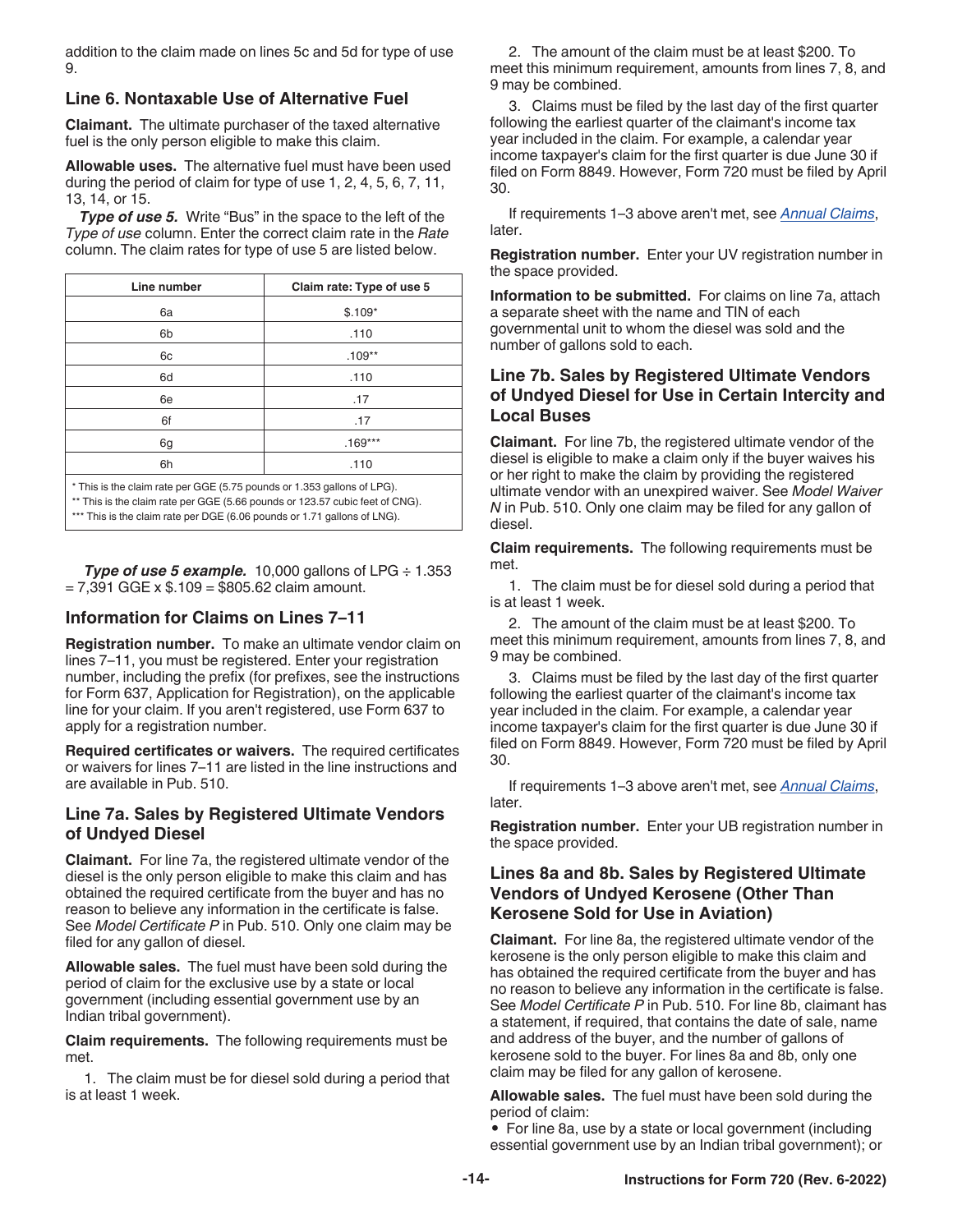• For line 8b, from a blocked pump.

**Claim requirements.** The following requirements must be met.

1. The claim must be for kerosene sold during a period that is at least 1 week.

2. The amount of the claim must be at least \$100. To meet this minimum, amounts from lines 8 and 9 may be combined.

3. Claims must be filed by the last day of the first quarter following the earliest quarter of the claimant's income tax year included in the claim. For example, a calendar year income taxpayer's claim for the first quarter is due June 30 if filed on Form 8849. However, Form 720 must be filed by April 30.

If requirements 1–3 above aren't met, see *Annual Claims*, later.

**Registration number.** Enter your UV or UP registration number in the space provided.

**Information to be submitted.** For claims on line 8a, attach a separate sheet with the name and TIN of each governmental unit to whom the kerosene was sold and the number of gallons sold to each.

### **Line 8c. Sales by Registered Ultimate Vendors of Undyed Kerosene for Use in Certain Intercity and Local Buses**

**Claimant.** For line 8c, the registered ultimate vendor of the kerosene is eligible to make a claim only if the buyer waives his or her right to make the claim by providing the registered ultimate vendor with an unexpired waiver. See *Model Waiver N* in Pub. 510. Only one claim may be filed for any gallon of kerosene.

**Claim requirements.** The following requirements must be met.

1. The claim must be for kerosene sold during a period that is at least 1 week.

2. The amount of the claim must be at least \$100. To meet this minimum, amounts from lines 8 and 9 may be combined.

3. Claims must be filed by the last day of the first quarter following the earliest quarter of the claimant's income tax year included in the claim. For example, a calendar year income taxpayer's claim for the first quarter is due June 30 if filed on Form 8849. However, Form 720 must be filed by April 30.

If requirements 1–3 above aren't met, see *Annual Claims*, later.

**Registration number.** Enter your UB registration number in the space provided.

### **Lines 9a and 9b. Sales by Registered Ultimate Vendors of Kerosene for Use in Commercial Aviation (Other Than Foreign Trade)**

**Claimant.** The registered ultimate vendor of the kerosene sold for use in commercial aviation is eligible to make this claim only if the buyer waives his or her right by providing the registered ultimate vendor with an unexpired waiver. See *Model Waiver L* in Pub. 510. Only one claim may be filed for any gallon of kerosene sold for use in commercial aviation.

**Allowable sales.** The kerosene sold for use in commercial aviation must have been sold during the period of claim for use in commercial aviation (other than foreign trade).

**Claim requirements.** The following requirements must be met.

1. The claim must be for kerosene sold for use in commercial aviation during a period that is at least 1 week.

2. The amount of the claim must be at least \$100. To meet this minimum, amounts from lines 8 and 9 may be combined.

3. Claims must be filed by the last day of the first quarter following the earliest quarter of the claimant's income tax year included in the claim. For example, a calendar year income taxpayer's claim for the first quarter is due June 30 if filed on Form 8849. However, Form 720 must be filed by April 30.

If requirements 1–3 above aren't met, see *Annual Claims*, later.

**Registration number.** Enter your UA registration number in the space provided.

### **Lines 9c, 9d, 9e, and 9f. Sales by Registered Ultimate Vendors of Kerosene Sold for Use in Noncommercial Aviation**

**Claimant.** For line 9c, the registered ultimate vendor of the kerosene sold for use in nonexempt, noncommercial aviation is the only person eligible to make this claim, and the registered ultimate vendor has obtained the required certificate from the ultimate purchaser. See *Model Certificate Q* in Pub. 510. For lines 9d, 9e, and 9f, the registered ultimate vendor of the kerosene sold for nontaxable use in noncommercial aviation (foreign trade for line 9f) is eligible to make this claim only if the buyer waives his or her right to make the claim by providing the registered ultimate vendor with an unexpired waiver. See *Model Waiver L* in Pub. 510. For type of use 14, see *Model Certificate P* in Pub. 510. Only one claim may be filed for any gallon of kerosene sold for use in noncommercial aviation.

**Allowable sales.** For line 9c, the kerosene must have been sold for a nonexempt use in noncommercial aviation. For lines 9d and 9e, the kerosene sold for use in noncommercial aviation must have been sold during the period of claim for type of use 1, 9, 10, 11, 13, 14, 15, or 16.

For line 9f, the kerosene sold for use in noncommercial aviation must have been sold during the period of claim for type of use 9. This claim is made in addition to the claim made on lines 9d and 9e for type of use 9.

**Claim requirements.** The following requirements must be met.

1. The claim must be for kerosene sold for use in noncommercial aviation during a period that is at least 1 week.

2. The amount of the claim must be at least \$100. To meet this minimum, amounts from lines 8 and 9 may be combined.

3. Claims must be filed by the last day of the first quarter following the earliest quarter of the claimant's income tax year included in the claim. For example, a calendar year income taxpayer's claim for the first quarter is due June 30 if filed on Form 8849. However, Form 720 must be filed by April 30.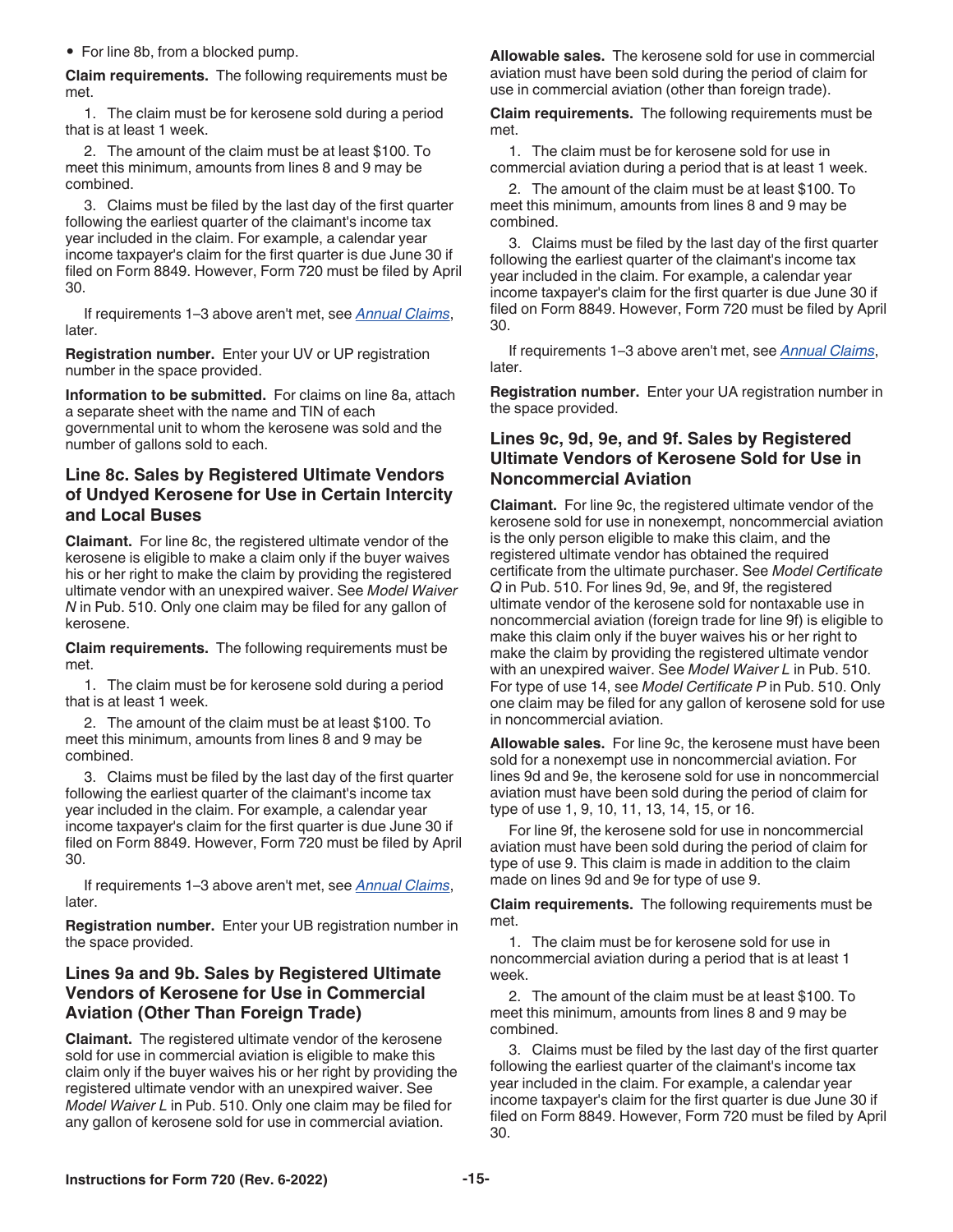If requirements 1–3 above aren't met, see *Annual Claims*, later.

**Registration number.** Enter your UA (UV if type of use 14) registration number in the space provided.

**Information to be submitted.** For claims on lines 9d and 9e (type of use 14), attach a separate sheet with the name and TIN of each governmental unit to whom the kerosene was sold and the number of gallons sold to each.

### **Lines 10 and 11. Sales by Registered Ultimate Vendors of Gasoline and Aviation Gasoline**

**Claimant.** The registered ultimate vendor of the gasoline or aviation gasoline is eligible to make a claim on lines 10 and 11 if the buyer waives his or her right to make the claim by providing the registered ultimate vendor with an unexpired certificate. See *Model Certificate M* in Pub. 510. Only one claim may be filed for any gallon of gasoline or aviation gasoline.

**Allowable sales.** The gasoline or aviation gasoline must have been sold during the period of claim for:

• Use by a nonprofit educational organization, or

• Use by a state or local government (including essential government use by an Indian tribal government).

**Claim requirements.** The following requirements must be met.

1. The claim must be for gasoline or aviation gasoline sold or used during a period that is at least 1 week.

2. The amount of the claim must be at least \$200. To meet this minimum, amounts from lines 10 and 11 may be combined.

3. Claims must be filed by the last day of the first quarter following the earliest quarter of the claimant's income tax year included in the claim. For example, a calendar year income taxpayer's claim for January and February is due June 30 if filed on Form 8849. However, Form 720 must be filed by April 30.

**Registration number.** Enter your UV registration number in the space provided.

**Information to be submitted.** For claims on lines 10 and 11, attach a separate sheet with the name and TIN of each nonprofit educational organization or governmental unit to whom the gasoline or aviation gasoline was sold and the number of gallons sold to each.

### **Line 12. Biodiesel or Renewable Diesel Mixture Credit**

**Claimant.** The person that produced and sold or used the mixture in their trade or business is the only person eligible to make this claim. The credit is based on the gallons of biodiesel or renewable diesel in the mixture.

**How to claim the credit.** Any biodiesel or renewable diesel mixture credit must first be claimed on Schedule C to reduce your taxable fuel liability reported on Form 720. Any excess credit may be claimed on Form 720, Schedule C; Schedule 3 (Form 8849); Form 4136; or Form 8864. See Notice 2005-4 and item 4 below for more information.

**Coordination with income tax credit.** Only one credit may be taken for any amount of biodiesel or renewable diesel. If any amount is claimed (or will be claimed) for any amount of biodiesel or renewable diesel on Form 720, Form 8849, or

Form 4136, then a claim cannot be made on Form 8864 for that amount of biodiesel or renewable diesel.

**Claim requirements.** The biodiesel mixture credit may not be claimed for biodiesel produced outside the United States for use as a fuel outside the United States. The United States includes any possession of the United States.

Requirements 1 and 2 must be met only if the credit exceeds the amount of taxable fuel liability reported. Requirements 3 and 4 must be met for all claims.

1. The claim must be for a biodiesel or renewable diesel mixture sold or used during a period that is at least 1 week.

2. The amount of the claim must be at least \$200. To meet this minimum, amounts from lines 13 and 14 may be combined.

3. The biodiesel used to produce the biodiesel mixture must meet ASTM D6751 and meet the EPA's registration requirements for fuels and fuel additives under section 211 of the Clean Air Act. The renewable diesel used to produce the renewable diesel mixture must be derived from biomass, meet ASTM D975, D396, or other equivalent standard approved by the IRS, and meet the EPA's registration requirements for fuels and fuel additives under section 211 of the Clean Air Act. Renewable diesel also includes fuel derived from biomass that meets a Department of Defense specification for military jet fuel or an ASTM specification for aviation turbine fuel. For a renewable diesel mixture used in aviation, kerosene is treated as if it is diesel fuel.

4. The Certificate for Biodiesel and, if applicable, Statement of Biodiesel Reseller must be attached to the first claim filed that is supported by the certificate or statement. For the renewable diesel mixture credit, you must edit the certificate and, if applicable, statement to indicate that the fuel to which the certificate and statement relate is renewable diesel and state that the renewable diesel meets the requirements discussed above under requirement 3. See *Model Certificate O* and *Model Statement S* in Pub. 510. If the certificate and statement are not attached to Form 720 because they are attached to a previously filed claim on Schedule 3 (Form 8849), attach a separate statement with the following information.

a. Certificate identification number.

b. Total gallons of biodiesel or renewable diesel on certificate.

c. Total gallons claimed on Schedule 3 (Form 8849).

d. Total gallons claimed on Form 720, Schedule C, line 12.

If requirements 1 and 2 above are not met, see *Annual Claims,* later.

**Registration number.** If you are a registered blender or a taxable fuel registrant, enter your registration number on line 12.

### **Line 13. Alternative Fuel Credit and Alternative Fuel Mixture Credit**

Reserved for future use.

### **Line 14. Other Claims**

For claims under section 6416(b)(2) relating to certain uses and resales of certain articles subject to manufacturer or retailer excise taxes, claimant certifies that it sold the article at a tax-excluded price, repaid the amount of tax to the ultimate vendor, or has obtained the written consent of the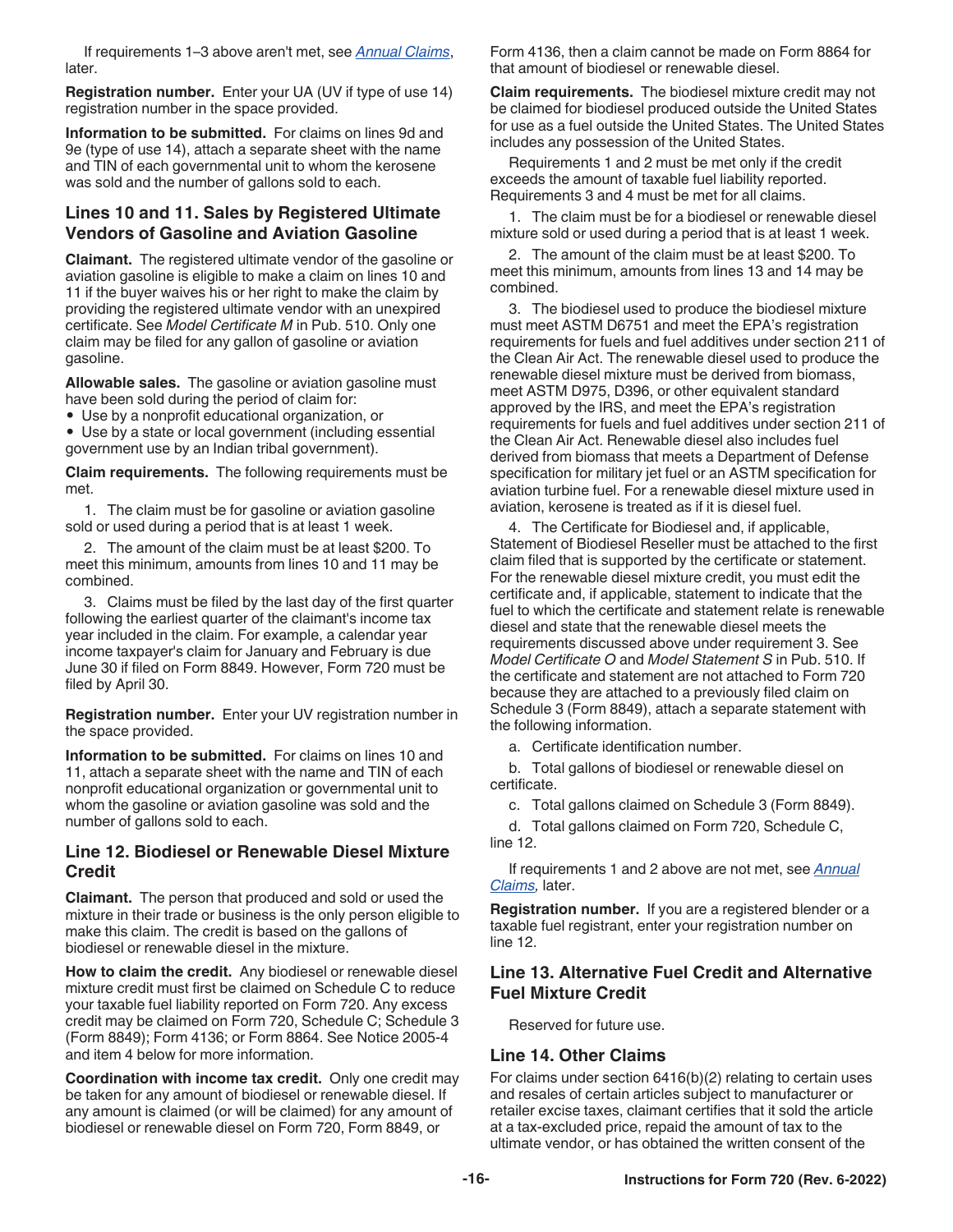ultimate vendor to make the claim; and has the required supporting information.

### **Lines 14b and 14c. Exported Dyed Diesel, Exported Dyed Kerosene, and Exported Gasoline Blendstocks Taxed at \$.001**



*Claimant is required to have the name and address of the person(s) who sold the fuel to the claimant, the*  of the person(s) who sold the fuel to the claimant<br>
dates of purchase, and, if exported, the required *proof of export.*

A claim may be made for dyed diesel or dyed kerosene exported in a trade or business during the period of claim. Claims for exported gasoline blendstocks taxed at \$.001 per gallon are made on line 14b. See *[Exported taxable fuel](#page-12-0)*, earlier. The claim rate for each fuel is \$.001 per gallon.



*Claims for exported gasoline blendstocks taxed at \$.184 per gallon are made on line 1b.*

### **Line 14d. Diesel-Water Emulsion**

Generally, the claim rate for the nontaxable use of a diesel-water emulsion taxed at \$.198 (credit reference number (CRN) 309) is \$.197. The fuel must have been used during the period of claim for type of use 1, 2, 3, 5, 6, 7, 8, or 12. For type of use 5, the claim rate is \$.124 (CRN 309). For type of use 3 (exported), the claim rate is \$.198 (CRN 306) and is reported on line 14d.

The claim rate for undyed diesel taxed at \$.244 (CRN 310) and used to produce a diesel-water emulsion is \$.046 per gallon of diesel so used (blender claims). The claimant must attach a statement certifying that (a) the claimant produced a diesel-water emulsion containing at least 14% water; (b) the emulsion additive is registered by a U.S. manufacturer with the EPA under the Clean Air Act, section 211 (as in effect on March 31, 2003); (c) the claimant used undyed diesel taxed at \$.244 to produce the diesel-water emulsion; and (d) the claimant sold or used the diesel-water emulsion in the blender's trade or business. The blender claimant must be registered by the IRS and must enter their registration number on line 14d and enter the applicable CRN.

**Claim requirements.** See *[Claim requirements for lines 1–6](#page-12-0) [and lines 14b–14d](#page-12-0)*, earlier.

### **Line 14e. Registered Credit Card Issuers**

**Allowable sales.** The gasoline (CRN 362), aviation gasoline (CRN 324), diesel (CRN 360), kerosene (CRN 346), or kerosene for use in aviation (CRN 369) must have been purchased with a credit card issued to the ultimate purchaser during the period of claim:

• For gasoline or aviation gasoline, for the exclusive use by a state or local government (including essential government use by an Indian tribal government) or for the exclusive use of a nonprofit educational organization; or

• For diesel, kerosene, or kerosene for use in aviation, for the exclusive use by a state or local government (including essential government use by an Indian tribal government).

**Claimant.** The registered credit card issuer is the only person eligible to make this claim if the credit card issuer:

1. Is registered by the IRS;

2. Hasn't collected the amount of tax from the ultimate purchaser or has obtained the written consent of the ultimate purchaser to make the claim;

3. Certifies that it has repaid or agreed to repay the amount of tax to the ultimate vendor, has obtained the written consent of the ultimate vendor to make the claim, or has otherwise made arrangements which directly or indirectly provide the ultimate vendor with reimbursement of the tax; and

4. Has in its possession an unexpired certificate from the ultimate purchaser and has no reason to believe any of the information in the certificate is false. See *Model Certificate R*  in Pub. 510.

If any one of these conditions isn't met, the credit card issuer must collect the tax from the ultimate purchaser and only the ultimate purchaser can make the claim.

**Claim requirements.** The following requirements must be met.

1. The claim must be for gasoline, aviation gasoline, diesel, kerosene, or kerosene for use in aviation sold during a period that is at least 1 week.

2. The amount of the claim must be at least \$200 (\$100 for kerosene or kerosene for use in aviation).

3. Claims must be filed by the last day of the first quarter following the earliest quarter of the claimant's income tax year included in the claim. For example, a calendar year income taxpayer's claim for the first quarter is due June 30 if filed on Form 8849. However, Form 720 must be filed by April 30.

4. The claimant must enter its registration number on line 14e, the amount of the claim, and the applicable CRN (see *Allowable sales*, earlier). If the claim is for more than one fuel, use the blank lines 14i–14k, or attach a separate sheet listing the fuels, amounts, and CRNs.

If requirements 1–3 above aren't met, see *Annual Claims*, later. However, annual claims can't be made for gasoline and aviation gasoline.

**Claim rates.** The claim rates are shown below.

| <b>CRN</b> | <b>Claim Rate</b> |  |  |
|------------|-------------------|--|--|
| 324        | \$.193            |  |  |
| 346        | .243              |  |  |
| 360        | .243              |  |  |
| 362        | .183              |  |  |
| 369        | .218              |  |  |

### **Annual Claims**

If a claim on lines 1–9 or 14b–14e wasn't made for any gallons, an annual claim may be made (exception: alternative fuel mixtures produced after December 31, 2011). Generally, an annual claim is made on Form 4136 for the income tax year during which the fuel was used by the ultimate purchaser, sold by the registered ultimate vendor, used to produce a mixture, or used in mobile machinery. See Form 4136 for more information.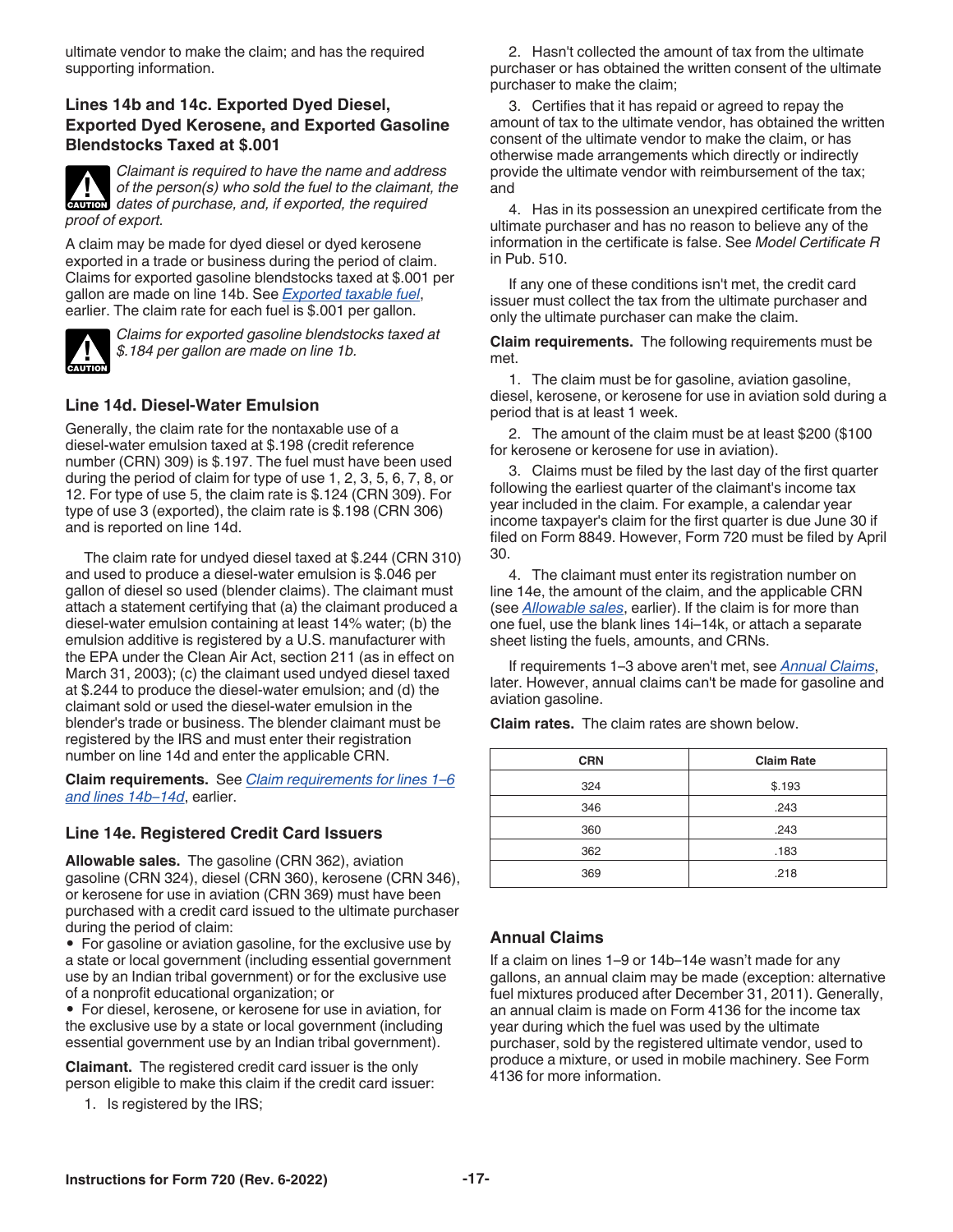### <span id="page-17-0"></span>**Lines 14f–14h. Tire Credits**

A credit or refund (without interest) is allowable to the person who paid the tax to the IRS if the tires have been:

- Exported;
- Sold to a state or local government for its exclusive use;
- Sold to a nonprofit educational organization for its exclusive use;

• Sold to a qualified blood collector organization for its exclusive use in connection with a vehicle the organization certifies will be primarily used in the collection, storage, or transportation of blood;

- Used or sold for use as supplies for vessels or aircraft; or
- Sold in connection with qualified intercity, local, or school buses.

Also, a credit or refund (without interest) is allowable on tax-paid tires sold by such person on, or in connection with, any other article that is sold or used in an activity listed above. The person who made the sale of such articles equipped with tax paid tires is considered the person who paid the tax to the IRS.

The person who is allowed to make the claim must include:

- A detailed description of the claim,
- Any additional information required by the regulations,
- How the claim amount was figured,
- Any other information to support the claim, and

• The number of tires claimed for each credit reference number.

**Claim requirement.** Generally, the claim must be filed within 3 years from the time the return was filed or 2 years from the time the tax was paid, whichever is later.

### **Lines 14i–14k. Other Claims**



*Don't use lines 14i–14k to make communications tax claims for nontaxable service. See [Communications](#page-2-0)*  **[Taxes,](#page-2-0)** earlier.

Use lines 14i–14k for claims relating to taxes listed in the table under *Claim requirement* below. See Pub. 510 for information on allowable claims relating to these taxes. If you need additional space, attach other sheet(s). You must include the following information for each claim.

- A detailed description of the claim.
- Any additional information required by the regulations.
- The amount of the claim.
- How you figured the claim amount.
- Any other information to support the claim.

**Claim requirement.** Generally, the claim must be filed within 3 years from the time the return was filed or 2 years from the time the tax was paid, whichever is later.

| Tax                                                                 | <b>CRN</b> |
|---------------------------------------------------------------------|------------|
| Ozone-depleting chemicals (ODCs)                                    | 398        |
| Oil spill liability                                                 | 349        |
| Truck, trailer, and semitrailer chassis and bodies, and<br>tractors | 383        |
| Passenger vehicles (luxury tax)                                     | 392        |
| Gas guzzler automobiles                                             | 340        |
| Vaccines                                                            | 397        |
| Reserved for future use                                             |            |
| Sport fishing equipment                                             | 341        |
| Fishing rods and fishing poles                                      | 308        |
| Fishing tackle boxes                                                | 387        |
| Electric outboard motors                                            | 342        |
| Bows, quivers, broadheads, and points                               | 344        |
| Arrow shafts                                                        | 389        |

# **The Taxpayer Advocate Service (TAS) Is Here To Help You**

**What is TAS?** TAS is an *independent* organization within the IRS that helps taxpayers and protects taxpayer rights. Their job is to ensure that every taxpayer is treated fairly and that you know and understand your rights under the *[Taxpayer Bill of Rights](https://www.taxpayeradvocate.irs.gov/get-help/taxpayer-rights/)*.

**How can you learn about your taxpayer rights?** The Taxpayer Bill of Rights describes 10 basic rights that all taxpayers have when dealing with the IRS. Go to *[TaxpayerAdvocate.IRS.gov](https://www.taxpayeradvocate.irs.gov/)* to help you understand what these rights mean to you and how they apply. These are *your* rights. Know them. Use them.

**What can TAS do for you?** TAS can help you resolve problems that you can't resolve with the IRS. And their service is free. If you qualify for their assistance, you will be assigned to one advocate who will work with you throughout the process and will do everything possible to resolve your issue. TAS can help you if:

• Your problem is causing financial difficulty for you, your family, or your business;

• You face (or your business is facing) an immediate threat of adverse action; or

• You've tried repeatedly to contact the IRS but no one has responded, or the IRS hasn't responded by the date promised.

**How can you reach TAS?** TAS has offices *[in every state,](https://www.irs.gov/advocate/local-taxpayer-advocate) [the District of Columbia, and Puerto Rico](https://www.irs.gov/advocate/local-taxpayer-advocate)*. Your local advocate's number is in your local directory and at *[TaxpayerAdvocate.IRS.gov/Contact-Us](https://www.taxpayeradvocate.irs.gov/contact-us)*. You can also call them at 877-777-4778.

**How else does TAS help taxpayers?** TAS works to resolve large-scale problems that affect many taxpayers. If you know of one of these broad issues, please report it to them at *[IRS.gov/SAMS](https://www.irs.gov/sams)*.

**Privacy Act and Paperwork Reduction Act Notice.** We ask for the information on these forms in order to carry out the Internal Revenue laws of the United States. We need it to figure and collect the right amount of tax. Miscellaneous excise taxes are imposed under Subtitle D of the Internal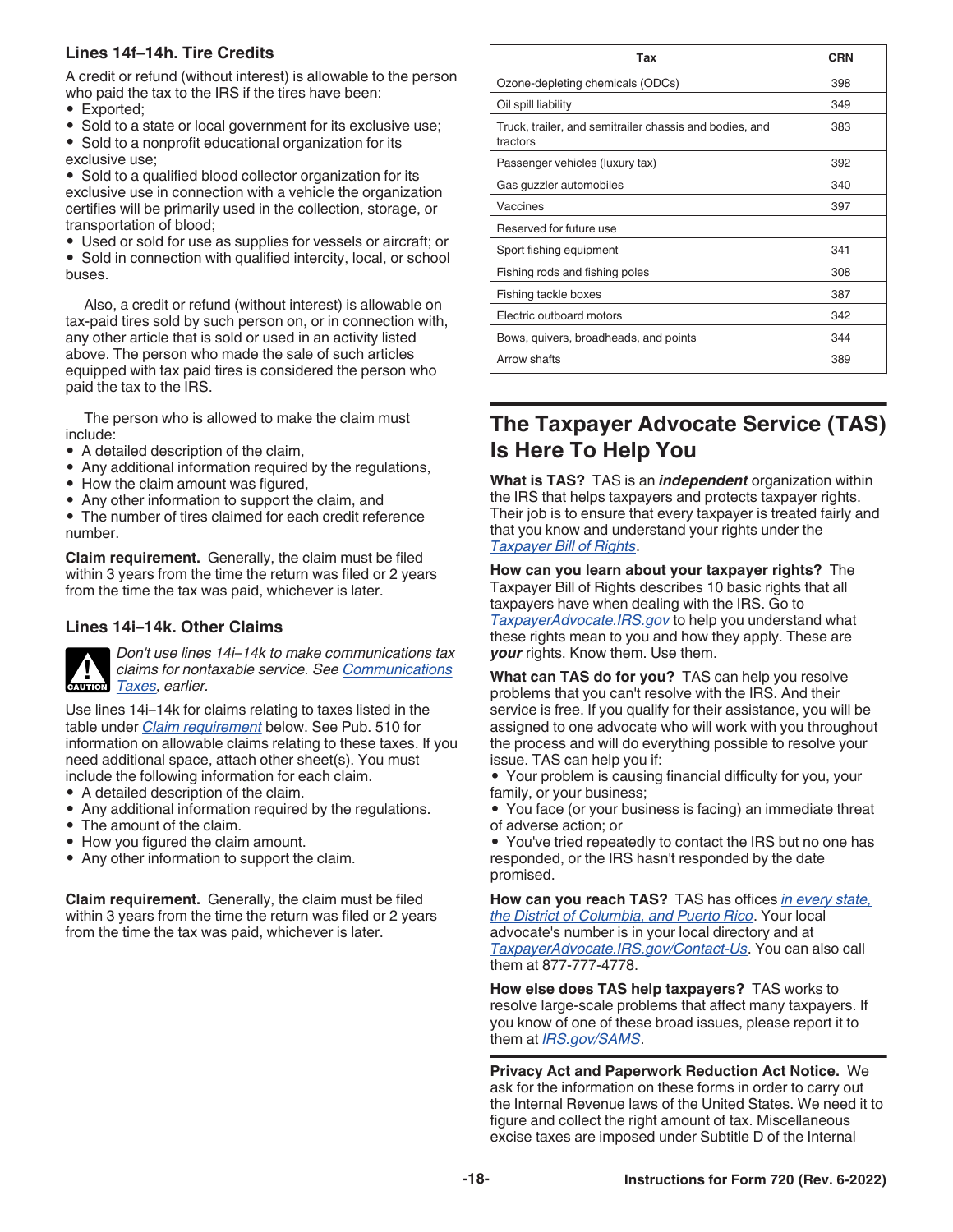Revenue Code. These forms are used to determine the amount of tax that you owe. Section 6011 requires you to provide the requested information. Section 6109 requires you to provide your identifying number. Routine uses of this information include giving it to the Department of Justice for civil and criminal litigation, and to cities, states, the District of Columbia, and U.S. commonwealths and possessions for use in administering their tax laws. We may also disclose this information to other countries under a tax treaty, to federal and state agencies to enforce federal nontax criminal laws, or to federal law enforcement and intelligence agencies to combat terrorism. Failure to provide this information in a timely manner or providing false or fraudulent information may subject you to penalties.

You aren't required to provide the information requested on a form that is subject to the Paperwork Reduction Act unless the form displays a valid OMB control number. Books or records relating to a form or its instructions must be retained as long as their contents may become material in the administration of any Internal Revenue law. Generally, tax returns and return information are confidential, as required by section 6103.

The time needed to complete and file these forms and related schedules will vary depending on individual circumstances. The estimated average times are:

| <b>Form</b> | Recordkeeping  | Learning about<br>the law or<br>the form | Preparing,<br>copying,<br>assembling, and<br>sending the<br>form to the IRS |
|-------------|----------------|------------------------------------------|-----------------------------------------------------------------------------|
| 720         | 8 hr., 59 min. | 1 hr., 5 min.                            | 2 hr., 3 min.                                                               |
| 720-X       | 6 hr., 13 min. | 0 hr., 18 min.                           | 0 hr., 24 min.                                                              |

**Comments and suggestions.** We welcome your comments about this publication and your suggestions for future editions. You can send us comments through *[IRS.gov/](https://www.irs.gov/formscomments) [FormComments](https://www.irs.gov/formscomments)*. Or you can write to:

Internal Revenue Service Tax Forms and Publications 1111 Constitution Ave. NW IR-6526 Washington, DC 20224

Although we can't respond individually to each comment received, we do appreciate your feedback and will consider your comments and suggestions as we revise our tax forms, instructions, and publications. Do **not** send tax questions, tax returns, or payments to the above address.

*Ordering forms and publications***.** Visit *[IRS.gov/Forms](https://www.irs.gov/formspubs)*  to download forms and publications. Otherwise, you can go to *[IRS.gov/OrderForms](https://www.irs.gov/orderforms)* to order forms. Call 800-829-3676 to order prior-year forms and instructions. The IRS will process your order for forms and publications as soon as possible. Do not resubmit requests you've already sent us. You can get forms and publications faster online.